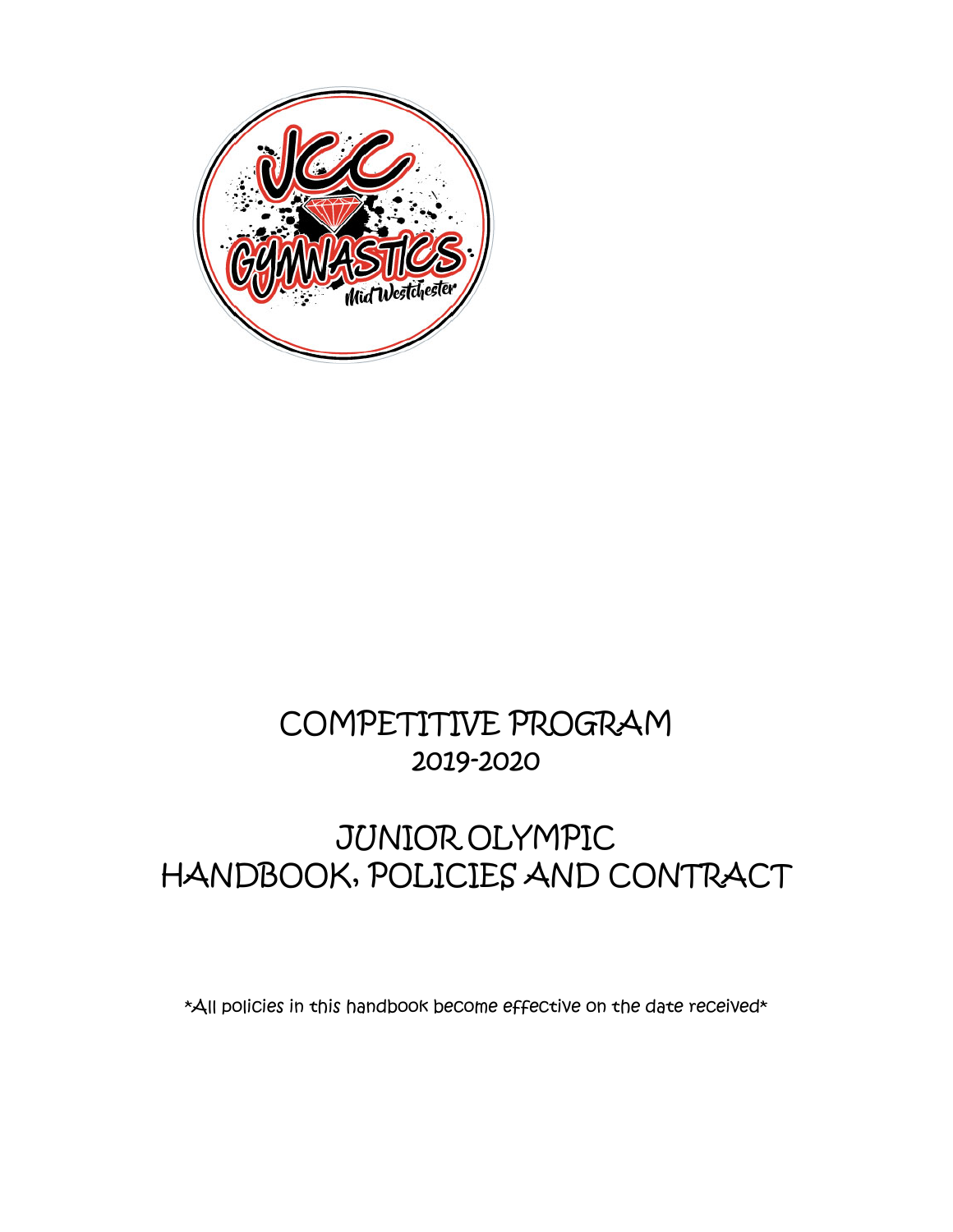Introduction

Team philosophy

Mission Statement

Guiding Principles

Safety and Handling Injuries

What is competitive gymnastics?

Safe Sport

Practice

Competition

Parents

Registration and Payments

Levels/Events

Mobility Through levels

Practice Options

Full Year Calendar

Signature pages Commitment Signature Page Gymnast and Parent agreement Tuition payment Meet fees and schedule Emergency contact information & Dismissal Immunization record / Physical

Photo/Video Release

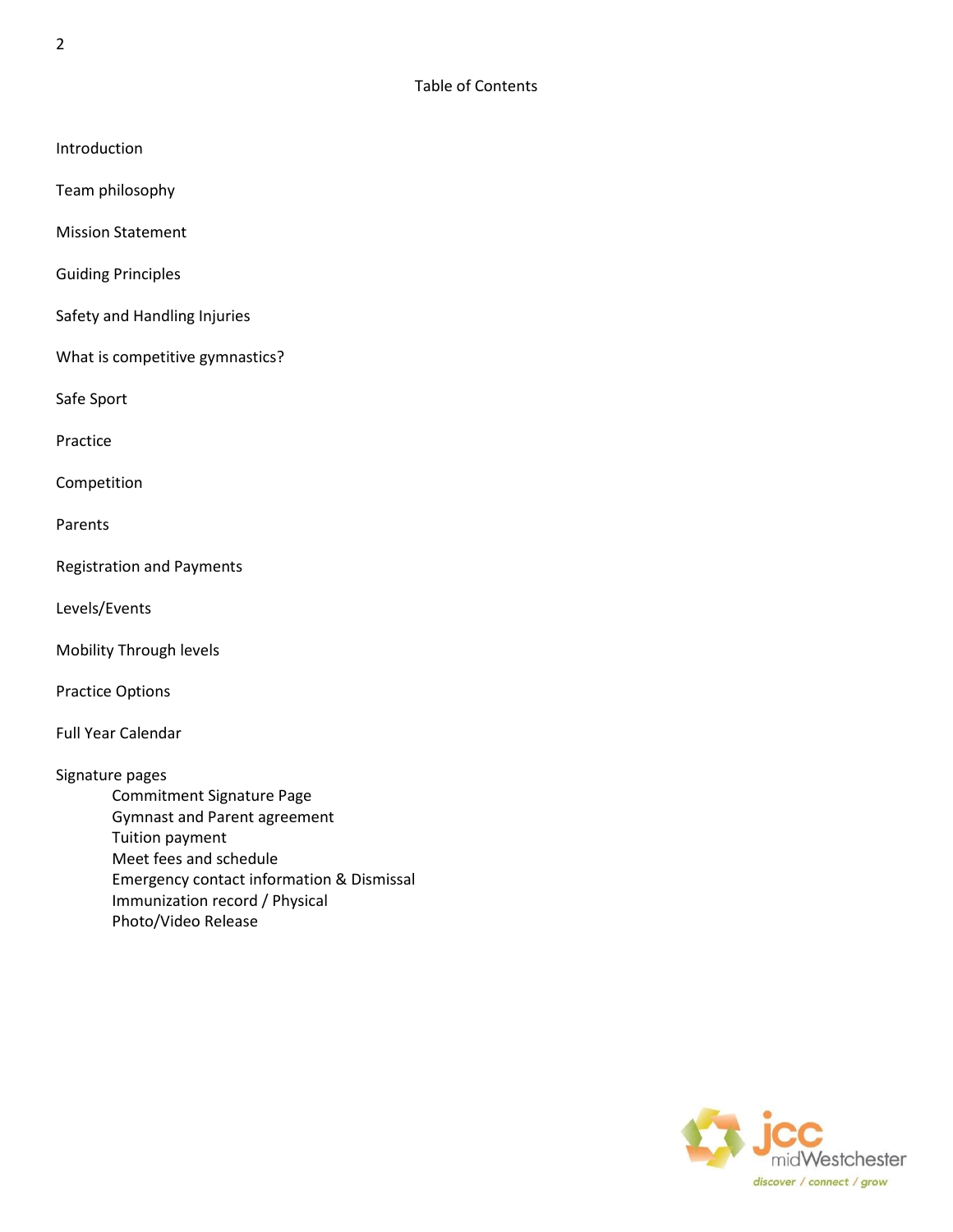### **INTRODUCTION**

*This manual is designed to answer questions and explain the rules and policies of the competitive gymnastics program at the JCC of Mid-Westchester.*

*Please understand that this is an annual commitment beginning in September and ending in July.* 

### **TEAM PHILOSOPHY**

● Our goal is to provide the mental and physical discipline needed for competition within a framework of positive reinforcement and encouragement.

# **MISSION STATEMENT**

● Our goal at the JCC is to develop each individual's gymnastics potential in a safe, yet enjoyable atmosphere. Using specific gymnastics progressions and a highly trained gymnastics staff, each gymnast will learn the correct fundamental skills that will equip them with the knowledge and ability to progress through levels. As instructors we will use the sport of gymnastics to help every child gain greater self-confidence and a more positive self-image.

### **GUIDING PRINCIPLES**

- Gymnastics should be fun!! Lifetime skills are learned, friendships are made, and gymnastics is being taught and learned in a fun and inviting environment.
- Learning to be comfortable in a competitive situation is a positive experience and adds to a child's personal gymnastics development.
- Nutrition plays an important part in physical wellbeing and sports good eating means good progress!
- Respect your teammates, coaches, parents/caregivers, and others within the JCC. All gymnasts' experiences at the JCC are enhanced when all of our gymnasts remember to be polite, take turns, share equipment, and respect the coaches by listening to their directions. The areas around the gym are shared spaces - respecting the locker room space and the people in it, cleaning up after yourselves, and not being too noisy in the hallways helps to improve everyone's time at the JCC.
- Teamwork is very important. While each of you progress and strive to constantly achieve a goal and to better your skills, cooperating with your teammates, waiting in line, and encouraging each other are key aspects of the time you spend together.
- Independence is important too. We encourage you all to approach the coaches if you have a question or concern. Our coaches are trained to answer your questions in the most appropriate way possible to make communication easy and effective.

# **SAFETY AND HANDLING INJURIES**

- Safety is an important element to success in gymnastics. We encourage the gymnasts to push themselves to new levels and to work hard and encourage self-improvement. However, safety is our primary concern and we ask that you follow the directions of the coaches because rules are for your safety and security. We will always monitor to make sure that you are progressing properly. If we don't allow your gymnast to perform a skill that is more advanced than her level, it is for the best.
- Gymnastics, as with most sports, has the potential for injury. Being aware of this, we make every effort to maintain a safe environment for our athletes.
- Special attention is paid to proper equipment management, inspection and training devices.
- Daily conditioning and consistent attendance at practice provides the greatest barrier to injury.
- If your child is complaining of any pain, etc., please notify the gymnastics department and allow them to recommend the first course of action. If a doctor's visit is warranted, please inform coaches of the appointment, diagnosis, and treatment. Usually minor injuries can be handled by modifying your training routine. This should always be your first approach toward a successful recovery. Attendance at practice is still required during this recovery, although times may be modified.
- For all serious injuries, a doctor's note is required to return to normal practice.
- All injuries that occur outside of the gym, must be reported immediately.

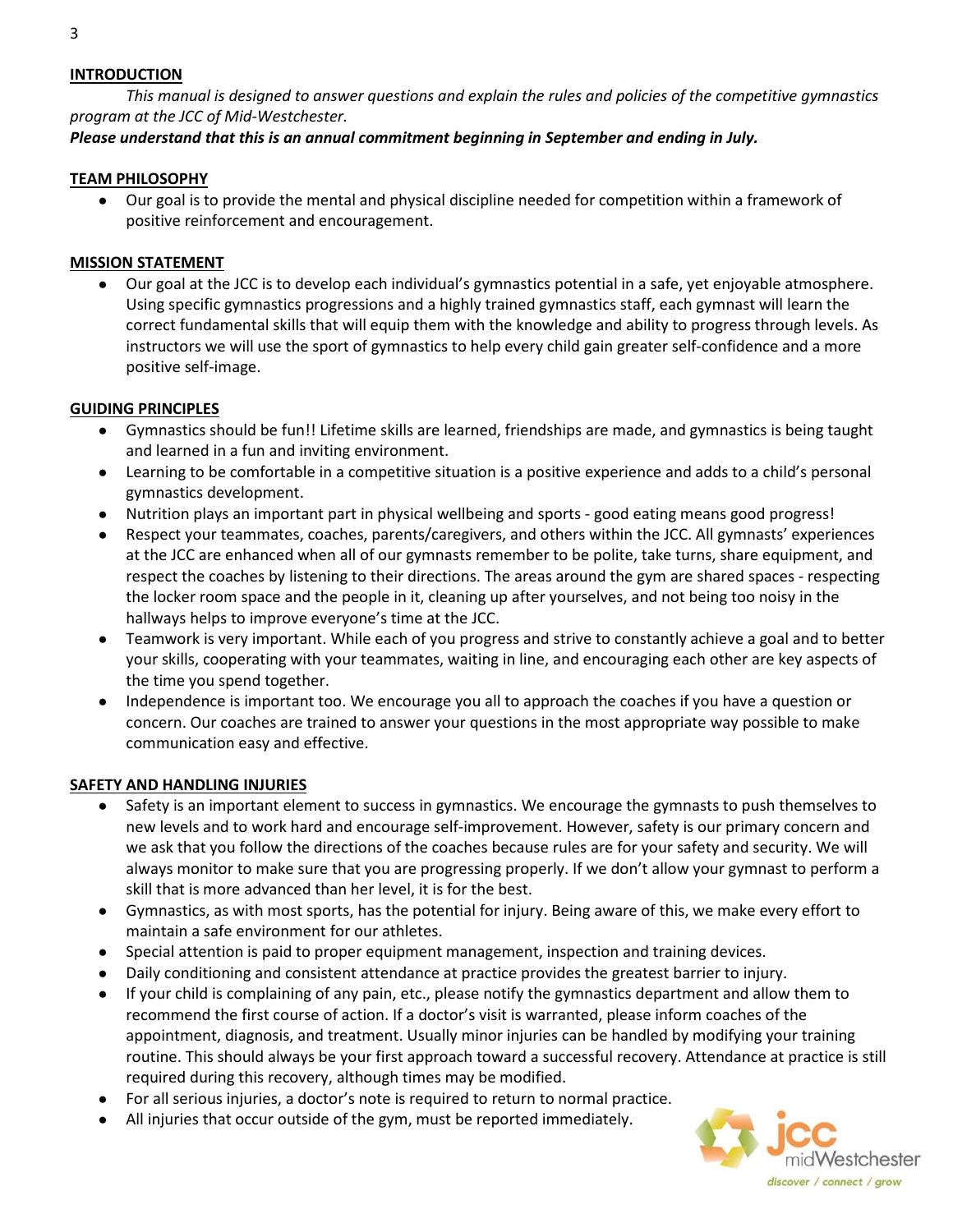# **WHAT IS COMPETITIVE GYMNASTICS?**

#### **Gymnastics**

Gymnastics not only increases strength, grace and flexibility, but also encourages hard work, discipline and determination. Gymnastics is a sport that requires balance, [strength,](https://en.wikipedia.org/wiki/Strength_training) [flexibility,](https://en.wikipedia.org/wiki/Flexibility_(anatomy)) agility, coordination, endurance and commitment. The movements involved in gymnastics contribute to the development of the arms, legs, shoulders, back, chest and [abdominal](https://en.wikipedia.org/wiki/Abdomen) muscle groups. Alertness, precision, courage, [self-confidence](https://en.wikipedia.org/wiki/Self-confidence) and self-discipline are mental traits that can also be developed through gymnastics. The skills and discipline learned in early gymnastics training will allow your child to be successful not only in gymnastics, but also in many other aspects of life.

#### **About USAG**

USA Gymnastics is the national governing body for the sport in the United States. This designation is from the U.S. Olympic Committee and the International Gymnastics Federation. USA Gymnastics, headquartered in Indianapolis, Ind., sets the rules and policies that govern the sport of gymnastics. USA Gymnastics has many responsibilities, including selecting and training the U.S. Gymnastics Teams for the Olympics and World Championships; promoting and developing gymnastics on the grassroots through the national levels; and serving as a resource center for members, clubs, fans and gymnasts throughout the United States.

#### **Description of competitive gymnastics**

Women's gymnastics is comprised of four different events. Vault (V), Uneven Bars (UB), Balance Beam (BB) and Floor Exercise (FX). The sum of all the event scores makes the All-Around (AA) competition. Gymnastics is a developmental sport meaning that a beginner will learn basic positions, shapes, and skills and progressively learn more difficult and complex skills. Competitive levels follow the Junior Olympic Program set by USA Gymnastics (USAG). USAG is the governing body that oversees all gymnastics competitions in the United States. Competitors must register and become members with USAG before being allowed to compete in a USAG sanctioned meet.

#### **SAFE SPORT**

The Safe Sport Policy, formerly known as the Participant Welfare Policy, is part of USA Gymnastics' safe sport initiatives and incorporates the authority and jurisdiction of the U.S. Center for Safe Sport. USA Gymnastics policies and procedures related to misconduct are presently under review, and updates to this policy may be necessary in the near future.

USA Gymnastics is committed to fostering a safe, fun, and healthy environment for all members. Since 1990 – prior to almost all other National Governing Bodies – USA Gymnastics has provided awareness, prevention and reporting information regarding sexual misconduct to professional members, member clubs, athlete members and their families.

In June 2017, USA Gymnastics leadership approved and adopted a new [Safe Sport Policy,](https://usagym.org/PDFs/About%20USA%20Gymnastics/safesportpolicy_032318.pdf) which significantly strengthened the organization's approach to athlete safety. The Safe Sport Policy, which is mandatory for all members to comply with:

- increases the number of individuals who fall under USA Gymnastics jurisdiction; essentially increasing the number of people in our sport who are accountable for their behavior;
- increases the categories of misconduct from two (sexual and physical misconduct) to six (verbal/emotional misconduct, bullying, hazing and harassment were added);
- addresses and prohibits boundary violations and grooming behaviors;
- requires covered individuals to report a suspicion of abuse to law enforcement, even if they are not a mandated reporter according to their state law;
- requires covered individuals to notify USA Gymnastics or the U.S. Center for SafeSport for any misconduct; and
- requires covered individuals to take a designated safe sport course every two years.

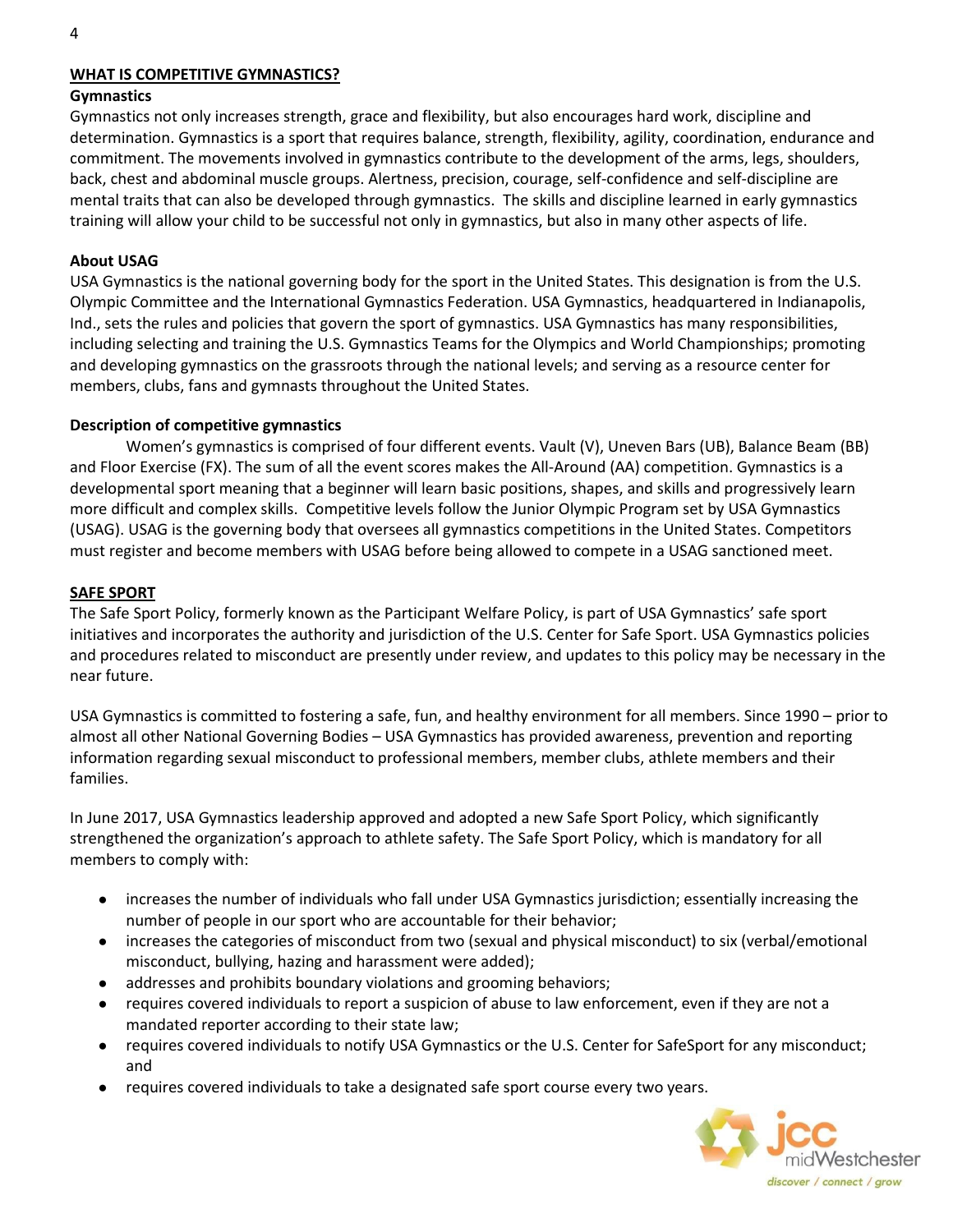# **PRACTICE**

# **What to bring (\*Use your cubby)**

- Water bottle & Healthy snack
- Hair care and personal hygiene items
- Any vital medical bracelets, supports, or bandages that have been approved
- Wrist bands, gymnastics tape, pre-wrap
- \*Uneven bar grips (at coach's discretion)

# **Practice expectations and rules**

- Gymnasts are expected to treat each other, coaching staff, recreational classes, officials, and the gym with courtesy and respect.
- Attend all practices, competitions, and special events outlined in your schedules and calendars.
- E-mail the gymnastics department to notify a coach if you cannot attend or will be late to a practice.
- Arrive on time and stay until practice is over. It is important to be punctual to participate in a full warm-up. A proper warm up is necessary to prevent strained muscles and serious injuries.
- Athletes are not allowed in the coach's office unless they have permission.
- Parents may not enter the gym during any part of practice.
- Athletes may not enter the gym practice area before scheduled practice time unless you have your coach's permission.
- Athletes must ask permission to leave their event or the facility. This applies to leaving practice early, going to the restroom, getting your bag, getting water, etc. This is so that coaches and staff know where you are at all times.
- Objects must not be thrown around the gym. Throwing objects could be harmful to yourself and other gymnasts.
- Always wait inside for your ride. Be sure that you and your parents, caregiver or your carpool knows what time your practice will conclude and can pick you up in a timely manner.
- Gymnasts are required to attend all meets for which they are selected for their respective levels, once selected by the coaches, including State, Regional, and National competitions for which they qualify.
- Any use of social media must be appropriate and respectful of others.
- Absolutely NO food, drink, candy, or cell phones are permitted in the gymnasium with the exception of water and a healthy snack, when permitted.
- All gymnasts are expected to maintain the best physical condition possible.
- All competitive gymnasts must demonstrate proficiency in all skills appropriate to their competitive level to be allowed to enter any competition.
- Workouts are not for socializing; they are for skill development. Idle chatter and horseplay is not acceptable during workout.
- As a member of this competitive program, all gymnasts are required to attend and be actively involved in all gymnastics activities related to this facility. (Fundraising projects, exhibitions, meets, etc.)

# **Keep in mind**

- Gymnastics is a specialized sport that demands hours of hard work and dedication.
- Please understand that if your daughter says she wants to be on a gymnastics team, or go for the gold at the Olympics, that's great, but it will take a lot of hard work and dedication to make it there. This progression will not happen overnight.
- Goals may need to be assessed in short time frames such as six months to a year.
- As your gymnast progresses up the competitive ladder, the hours and days will continue to build
- All final decisions regarding the team and the gym will be made by the coaches. This will be most evident in determining workout structure and training styles, but also includes routine construction, choreography, choice of music, choice of leotards and warm ups, what meets we attend, work out times, etc.
- Make sure gymnasts attend all regularly scheduled workouts, meets, and special functions. Communicate with the coaches regarding any problems.

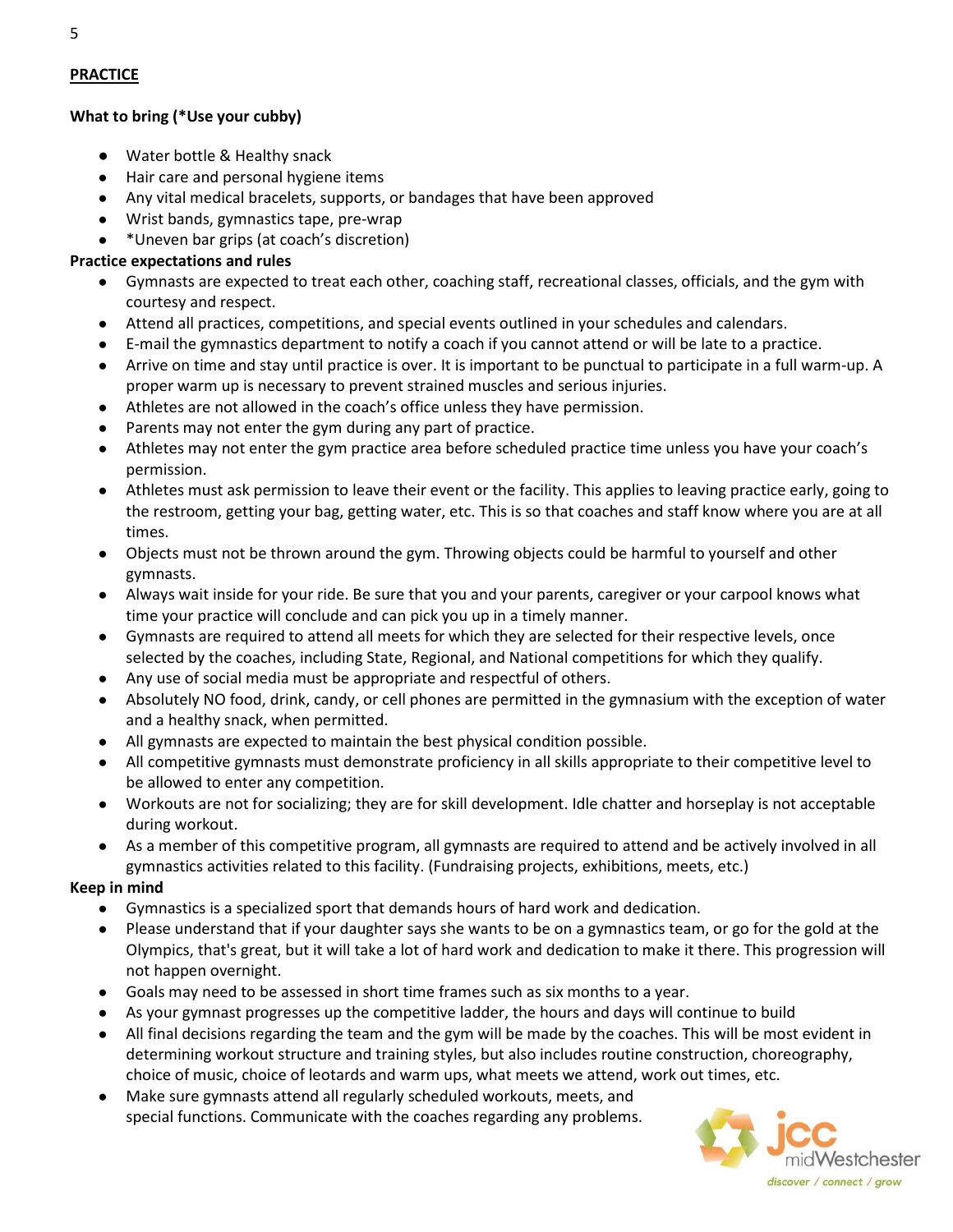# **COMPETITION**

# **What to bring**

- Wear: Team competition leotard, Team warm ups and scrunchie
- Water bottle and healthy snacks
- Hair products (brush, hair ties, hairspray)
- Gymnastics tape, and pre-wrap
- Any vital medical braces, supports, or bandages
- \*\*Grips, wrist bands, a working copy of optional floor music
- Emergency phone numbers

# **Presentation**

- Proper uniform is required to enter the competition floor. If your hair is not fully done in high bun with hairspray and scrunchie, and your leotard and warm-ups are not on, your gymnast may be considered ineligible for competition.
- Appearance (hair, warm-up attire, demeanor, punctuality, etc.) is part of the competition. Hair that is shorter than shoulder length is to be pulled neatly away from the face. Hair that is longer than shoulder length is to be up in a bun so it does not interfere with the gymnast during her routine. Hair must be neat with no flyaways (use gel or hairspray to keep fly-aways back).
	- See video for reference
- Competitive scrunchie is required.
- No glitter or hair paint.
- Nail polish is not acceptable as stated in USAG rules.
- One pair of post earrings only. No other jewelry is allowed, including watches.

# **Meet expectations and rules**

- Arrive at the competition 15 minutes prior to the scheduled stretch time.
- Please arrive to meets with adequate time to prepare for the competition, both mentally and physically.
- Upon arrival, gymnasts must report to the coaches immediately. Gymnasts will not be allowed to leave the team group until the competition has completely ended.
- Gymnasts are expected to support their teammates and be courteous to gymnasts from other teams.
- Gymnasts are expected to always show respect for the judges and other coaches at the competition.
- Gymnasts will stay at the event until the last athlete has finished the competition and the coach has given permission to move about. The other gymnasts have waited patiently to receive their awards and have applauded your efforts. You owe them the same consideration. Gymnasts will not be allowed to leave the competition floor until all awards have concluded. Please inform the gymnastics department of any prior commitments on meet days.
- Competition leotards and warm ups are required for the competition and awards ceremony. Gymnasts may not wear jeans or any other casual attire on the awards stands.
- When the opportunity presents itself, introduce yourself to the other gymnasts and coaches in your competitive rotation. Most of the time you will have the chance to develop some new relationships, however, when another gymnast is being given directions by her coach or preparing to compete, you must allow her time to concentrate without distraction.
- Athletes should stay focused on the competition. Talking with parents, relatives, or friends is inappropriate during the meet and should not occur.
- Even with the best of intentions, relatives and friends may give advice that conflicts with what your coach says. What will you do when you receive advice from Mom that differs from what Dad told you, then the coach says something different? The answer is you will become more nervous and uptight because you do not know where to place your focus. During workouts and competition, pay attention to the coach.
- Parents are not allowed on the competition floor.
- Judges and meet officials watch every move we make, so we want to be on our best behavior every time.

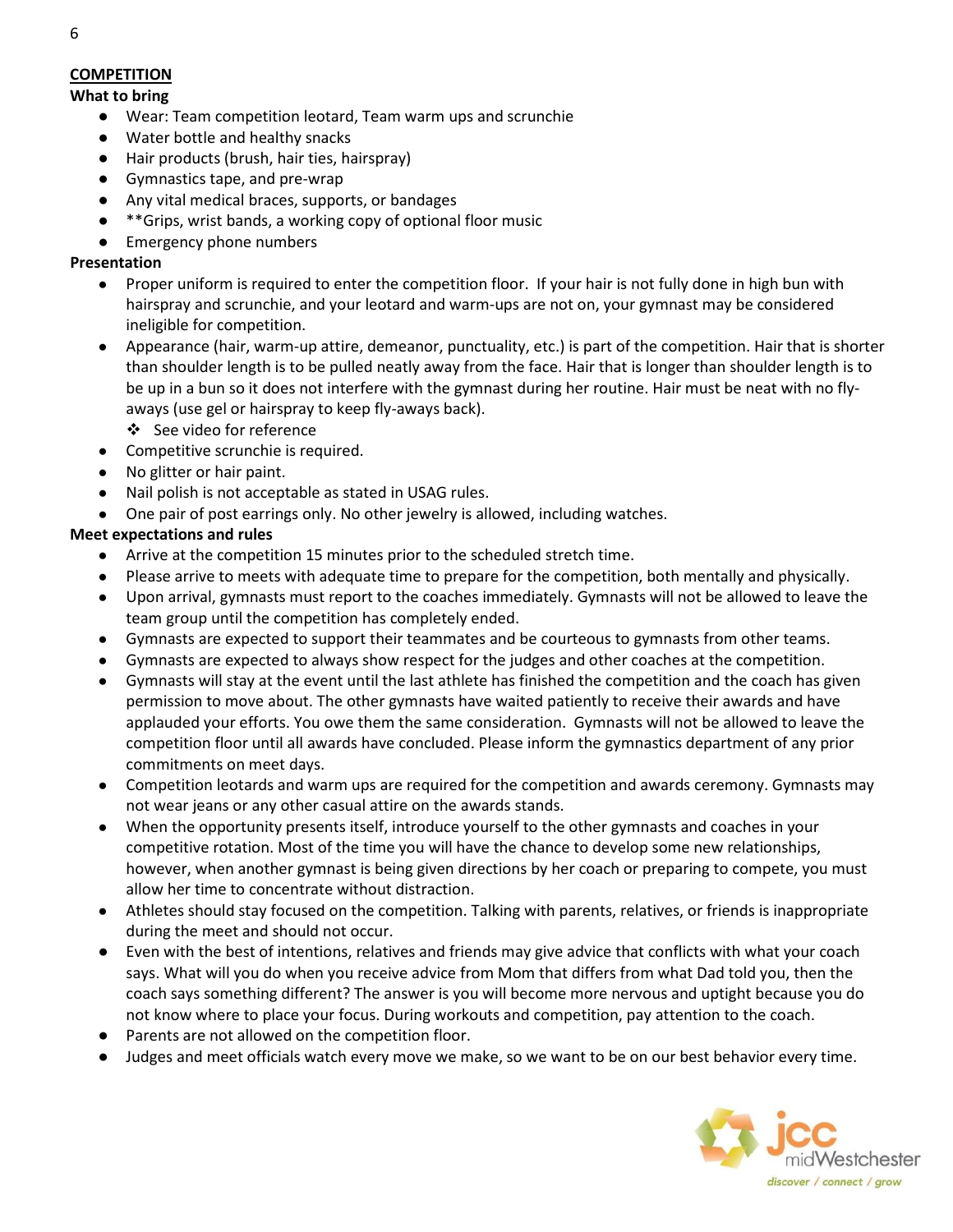# **Competition commitment**

- When a meet is scheduled for your level, you are expected to be in the competition. In the rare event in which you may have a previous commitment that interferes with a scheduled competition, we need advance notice that you are unable to attend. Your competition dues are NOT adjusted when you cannot attend a competition.
	- o Missing a meet for the following reasons may result in a meet credit:
		- Injury
		- Religious commitment
	- $\circ$  Missing a meet for the following reasons will NOT result in a meet credit:
		- Deciding your gymnast cannot/will not attend a meet AFTER your Meet Registration Invoice has been sent
		- Not showing up to a meet
- A gymnast may be scratched from an event or the entire meet if the coaches feel that the gymnast cannot compete the skills safely. A poor attitude and behavior may also be a reason that a coach may scratch a gymnast at a meet.
- Any gymnast who misses the required practices prior to a meet will not compete.

### **Gymnast selection criteria for meets**

- Your gymnast may not be selected to attend every meet. Meets are a positive experience and therefore gymnast selection is made very carefully. The number of meets that your child attends each year is determined by the coaching staff. It is important to note that a gymnast is expected to attend every meet scheduled per level.
- Our coaches will make the decision of who competes based on the following criteria:
	- Attendance: Gymnasts missing an excessive number of practices will not be selected for competition. This also goes for gymnasts that consistently arrive late or leave early from workouts and practices. Arriving late or leaving early may seem insignificant at first glance, however, gymnasts arriving late miss strength training and/or flexibility, or even a whole rotation. As a result, deficits in strength development may occur, flexibility requirements are not met and routines will suffer. Gymnasts must have perfect attendance the week prior to a meet or they could be removed from competition. Please see coaches well in advance regarding extenuating circumstances
	- o **Attitude:** a positive attitude and showing respect to coaches and teammates is important. Gymnasts must be emotionally ready for the competitive atmosphere. An excessive show of emotion will result in dismissal from the competition and/or awards ceremony.
	- o **Performance Level:** mastery of skills is based on performance in workouts. A gymnast will not be sent to a meet unless she can perform ALL required skills as per compulsory and/or optional guidelines published by USA gymnastics.
	- o **Eligibility**: The gymnast must have all necessary fees paid and be considered an active eligible gymnast.

#### **Competitive season information**

- **Meet Scheduling** 
	- o At the beginning of each session, a preliminary schedule of meet locations and dates will be handed out to the gymnasts. Meets may be added, changed, or cancelled.
- In-House Meet
	- $\circ$  For all new competitors, each competitive season will begin with our In-House Meet in January. Each team member and her parents are required to participate in this event.
- **Meet Information** 
	- $\circ$  1-2 weeks before a competition, participating gymnasts will receive a meet information e-mail that includes tentative dates, times, gymnasts and coaches attending, host hotel (if needed), phone numbers, a map, and a web address when available. The actual days per level may not be available until up to the week of a meet.
	- o Pay careful attention to the information, in particular, arrival time. Arriving late to a meet could cause your child to be disqualified from

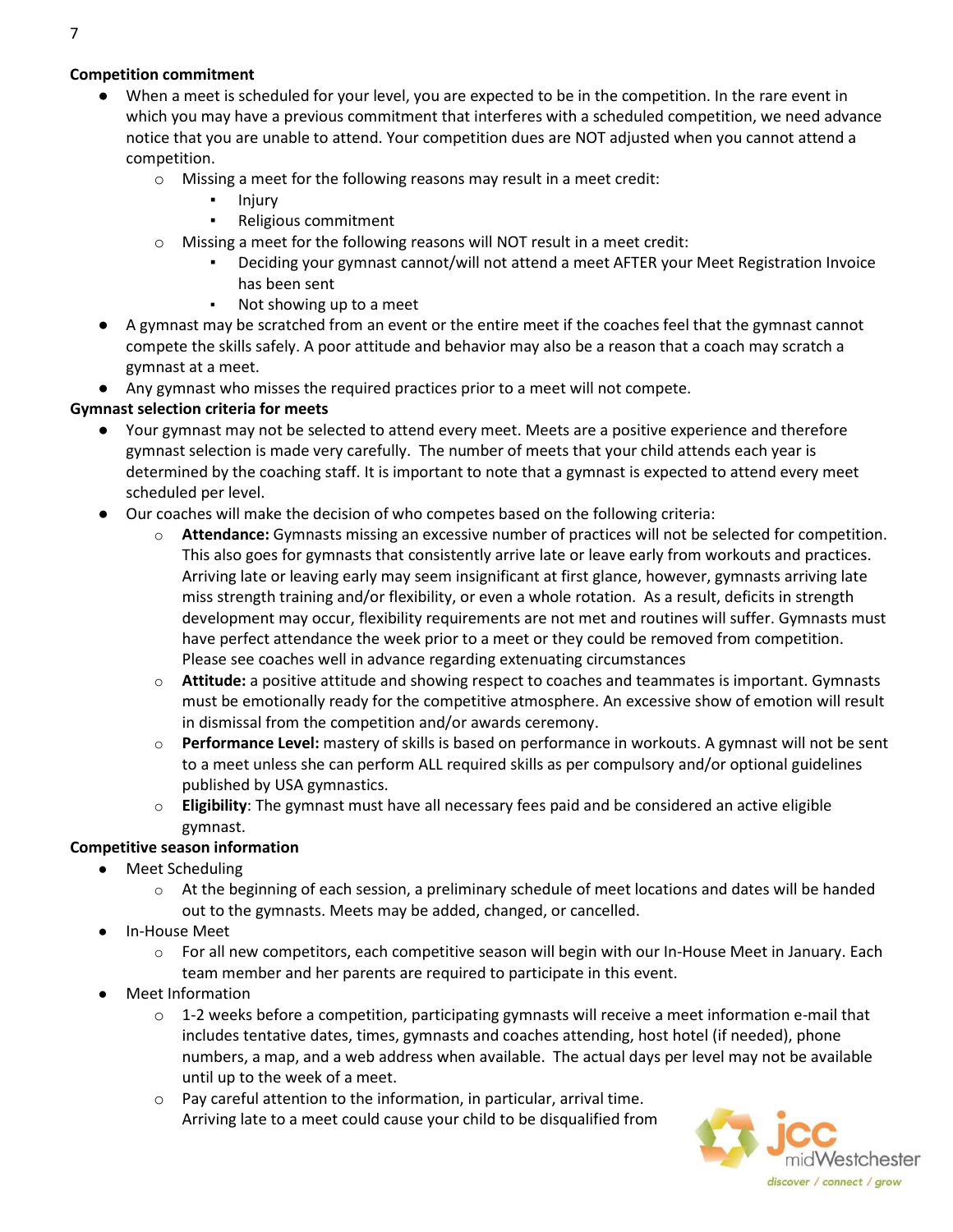participating in that meet. This is a safety issue as insufficient warm up time could cause injury and no one wants to assume that liability. It is not uncommon for host clubs to send out meet information late or make last minute changes.

- $\circ$  It is a good idea to clear the whole weekend for a meet on the chance that there will be last minute changes that could conflict with your previous plans.
- o Different levels will mostly compete at different times and days. It is likely that there will be a few meets where more than one level will compete at the same time but will not compete against each other. (i.e. XCEL Silver competes at 8am on Saturday, and Level 2 competes at 3pm on Sunday)
- Meet entry fees
	- $\circ$  Fees for each gymnast are due in advance of the scheduled competition date and are nonrefundable. Knowing which meets you will not attend ahead of time will eliminate the confusion and the loss of nonrefundable meet fees. (See meet fees)
	- $\circ$  Spectators are also required to pay an entrance fee at the door for most meets. This can range from about \$5 to \$25 per person. This fee is for the host gym and is not required ahead of time.

### **What is the format of a meet?**

- o Traditional Timed Warm Up
	- Every gymnast warms up on each of the apparatus. This procedure can take anywhere from an hour to an hour and a half, depending on the number gymnasts competing.

-OR-

- o Capital or Modified Capital Cup
	- This is also known as "warm up/compete" format. This combines the above format where the athlete warms up on a specific event and readily competes at that event before moving on to the next event and so on. We will see this format most often.
		- ❖ Refer to our warm-up and stretch
		- Open Warm Up
			- $\circ$  This warm up is usually a half hour long. This time is for general stretching and getting equipment settings specific to the gymnast.
		- March In
			- o All the gymnasts line up and march into the gym to be presented to the audience and judges. Usually, at this time, the gyms are announced, and the National Anthem is played. This takes about fifteen to twenty minutes.
			- **Competition** 
				- o This is the time where the gymnasts actually compete and receive scores from the judges at each event. This may take anywhere from one hour to three hours to complete.
		- **Awards** 
			- o This ceremony comes at the conclusion of a competition. Awards will be handed out to recognize highlighted scores of the meet. Your gymnast may not be highlighted at this time. However, attendance is still required as the team will be dismissed altogether.

#### **Meet fees and travel expenses**

Each Gymnast/ Gymnast's family is responsible for paying their own meet fees. Fees will vary depending on the type of competition (i.e. local qualifying meet, invitational, or state meet). Each meet's dues are generally between \$50 - \$150 per gymnast. Each gymnast is responsible for her own transportation to the competition, hotel (if needed), and all meals. Carpools may be arranged. Please notify the gymnastics department of your final arrangements.

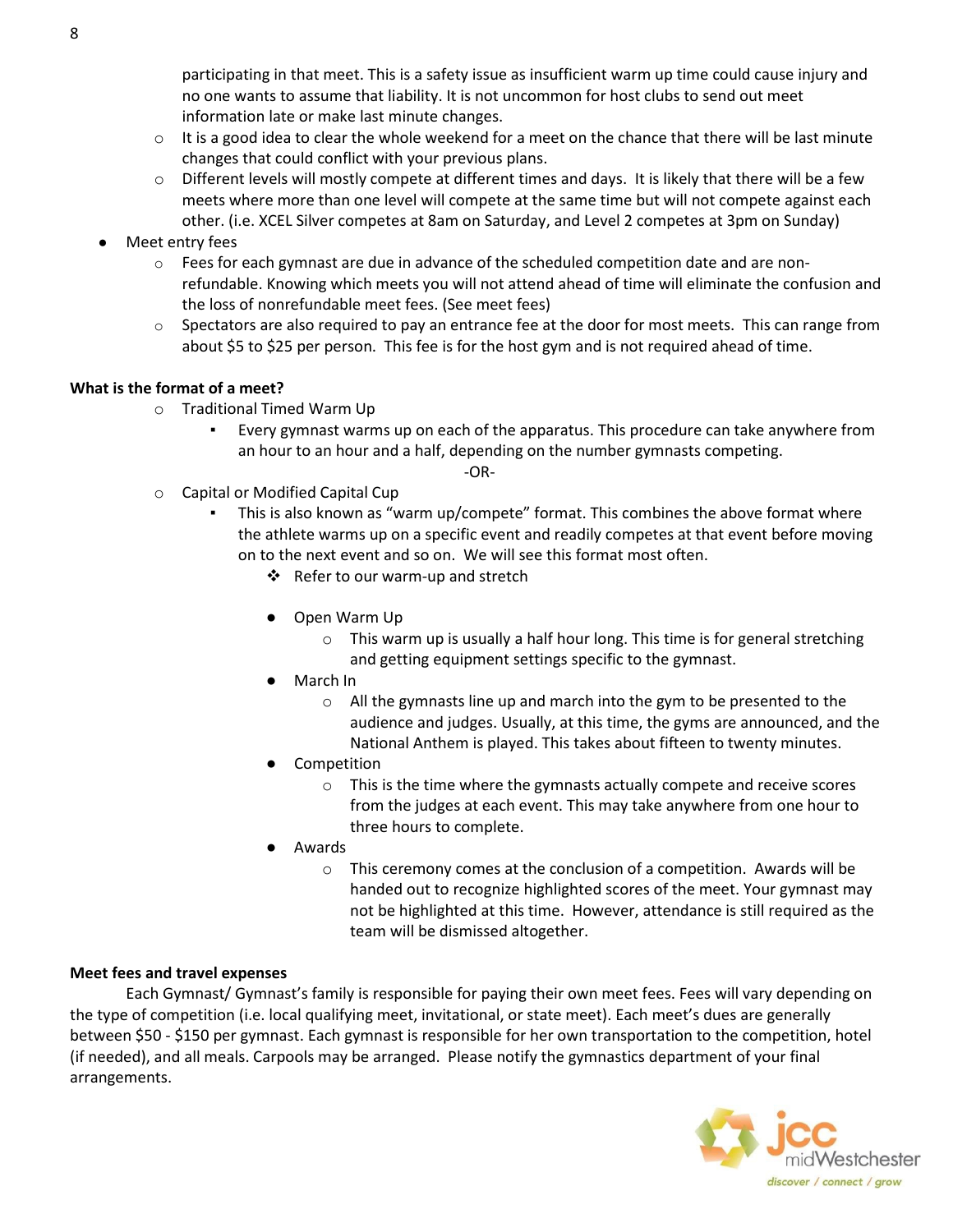# **FOR PARENTS**

You are as much a part of our team as the gymnasts and coaches. We encourage you to attend competitions and show your involvement fully in your gymnast's program. However, as parents you should also be aware that as a member of the team you are representing the JCC at all times. With that in mind, a few guidelines are appropriate: **General expectations/rules**

- Ruled by USAG, please stay in the viewing areas. No parent is ever permitted on the gym floor during a practice, private lesson or a competition. Your unauthorized presence on the gym floor creates danger for both you and the gymnasts who are performing their skills.
- If you need to contact your gymnast during practice, please contact the gymnastics department via e-mail.
- Promote JCC Gymnastics in every positive way that you feel is appropriate. Refrain from speaking badly about our gym, another gym, coach, gymnast or judge in person or on social media.
- Please do not coach your child: if you have a concern or suggestion, talk with the coach outside of practice or competition times.
- You should never approach or reprimand another parent's child. Let the coaches and child's parents address any issue with another child.
- Please remember that the measure of success needs to be decided by the gymnast doing the participating.
- Be prompt in picking up your child. Parents are not required to stay on the premises during class. **Children are not permitted in the parking lot without a parent or guardian.** *\*See signature page*
- While we do allow you to observe practice through the windows, we recommend that spectators avoid eye contact with the gymnasts so that they can fully concentrate on the task at hand. Please do not block the doors as they serve as the exit and entrance to the gym.
- If the parents are unable to attend a meet with their gymnast, they are required to notify the coaches so that other arrangements can be made to transport the gymnast to and from the meet.
- Please think about what you say to your child before and after the competition. Your love and praise for their performance, is essential regardless of the outcome.

### **Meet etiquette**

- *A parent may never approach a gymnast, judge, meet official, or coaches before, during, or after a competition to comment on, complain about, or inquire about a score.*
- Under USAG rules, only USAG professional members, judges, and persons assigned to assist with the competition are allowed on the competitive floor. Parents should never come on the floor unless requested to do so by invitation from one of our coaches or staff.
- Parents and individuals causing violations at competitions will be asked to leave the competition site and may be banned from future events.
- Please show proper respect to all Officials and Coaches at every competition. They are all there for one reason- to support your child's interest in gymnastics. Under no circumstance should you attempt to contact any official on the competition floor during or after the meet *(judges, score keepers, etc.)*. If you have any questions regarding the meet or your child's scores you must contact your coach. Even the coach is not allowed to approach the judges regarding routines or scores during the meet, but must submit an inquiry through the Meet Director. Points may be deducted not only from your gymnast, but the team score as well for failure to follow these rules.
- *NO FLASH PHOTOGRAPHY* is permitted during a meet.
- Please do not contact or talk to your gymnast once they are on the competitive floor. We want them to focus their energy on the competition with as few distractions as possible.
- Results should not be shared with the gymnasts before officials and coaches have had the opportunity to appropriately compute all scores.
- In case of an injury during the competition, please wait for a coach to give an indication that you should come onto the competition floor.
- Please show proper respect to all competitors. You NEVER KNOW who is sitting near you *(I.E. parents of the gymnast you just made a remark about).* Once a gymnast has walked into the competition area for warm-up, they ARE NOT ALLOWED to talk or have contact with their parents until the

competition is over. This has less to do with control than it does with FOCUS. In

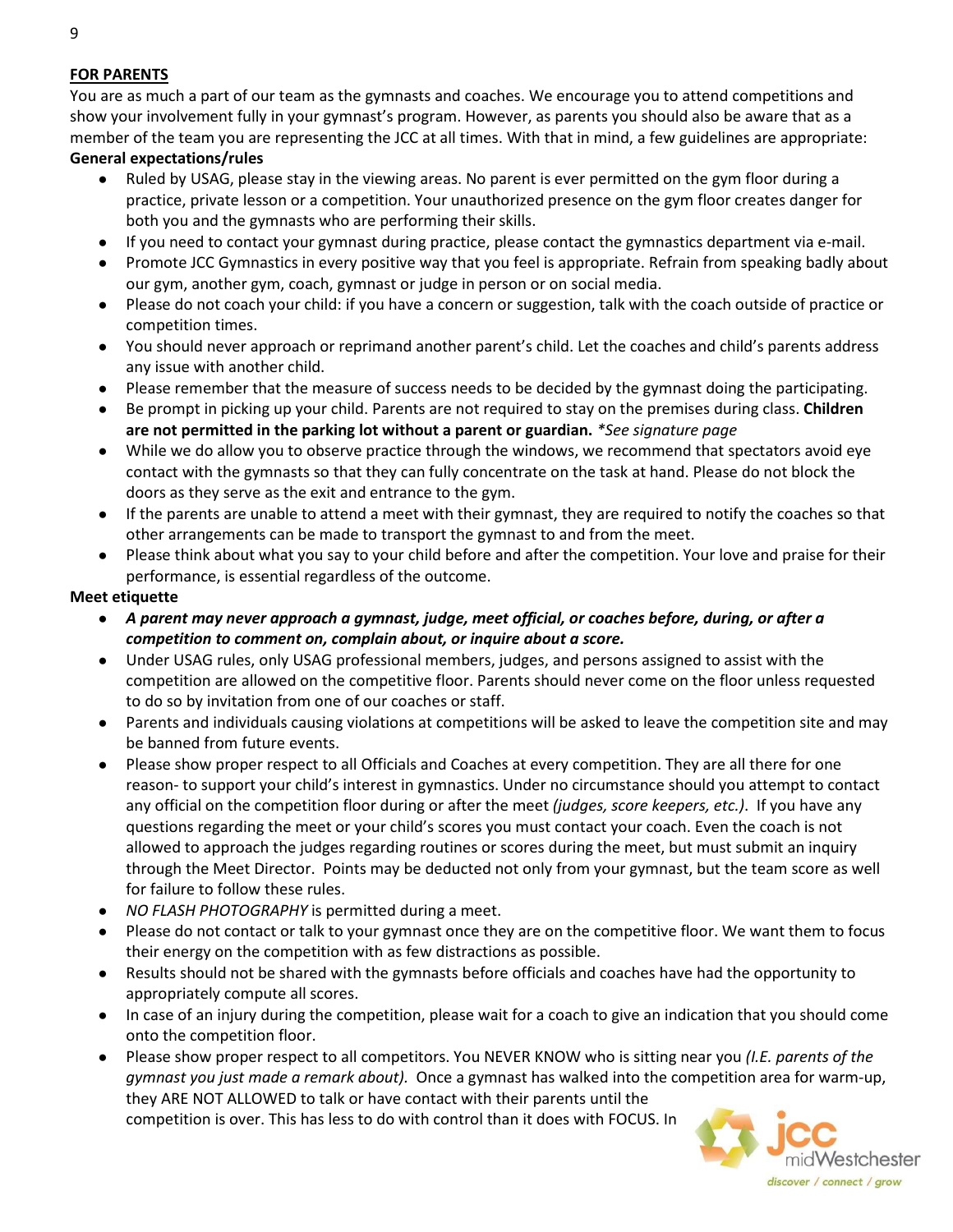any competition, parents, friends, and relatives of the gymnast *ARE NOT ALLOWED* onto the competitive floor. *YOU MUST* remain in the spectator's area.

### **Trust the process**

- As coaches, we know that you mean well and have your child's best interest in mind with your comments. Please refrain from coaching as your comments may not be appropriate for the long-term training of your gymnast. If you have any questions about what happens at a meet or at practice, talk to the coach after you have had time to reflect.
- While practice may seem repetitive, at times, trust that we are working on basics while we continue to progress each skill at a level-appropriate pace.
- *DO NOT* coach your child. Coaches should coach, everyone else should encourage. The key is to recognize when your child is working up to her potential. If she completes all her skills for the first time, without a fall, that is a winning routine regardless of what score she receives. Winning isn't just about coming in first. Comments from you should be congratulatory and positive. No mention should be made at that time of what she can do better, that would lessen the effect of this "victory" for her.
- The week after a meet, your daughter's coach will go over the elements that need work and congratulate her on the elements she competed correctly.
- It is important to remember that a score for any routine is an evaluation of one single performance in your career as a gymnast, not a label you must live up to *(i.e. winning the all around this time means you must win it every time),* or hang around your neck for the rest of your life *(a 95th place ribbon for falling off the beam 20 times).* Each meet teaches you more about your abilities as a gymnast, competitor, and human being, and are necessary ingredients for success at higher levels of competition and life in general. Regardless of the outcome of a routine or overall competition, you must learn that crying and feeling sorry for yourself is not an appropriate response to this situation or to most learning situations in the gym or normal life. "**It's not what you do, but how you do it"**.

#### **Parent meetings**

● It is strongly encouraged that parents attend scheduled meetings to ensure a clear understanding of gym events, processes, and news. Notice will be provided through email. Please make sure that we have a current email on file for optimum communication.

#### **Communication**

- If you would like to address a concern, please e-mail the gymnastics department at jccgymnastics@jccmw.org ahead of time to arrange a meeting with them before or after a practice.
- E-mail is the most effective way to communicate among the coaches, management, and gymnast families. Please inform us immediately of any changes to your e-mail address.
- Please refrain from bringing questions or concerns to the coach during practice hours. It is disruptive and will detract from the quality of the workout. The coaching staff is more than willing to speak with parents during non-coaching hours.

*The JCC Gymnastics program holds the right to deny participation to anyone unwilling to abide by the JCC Gymnastics team handbook and policies.*

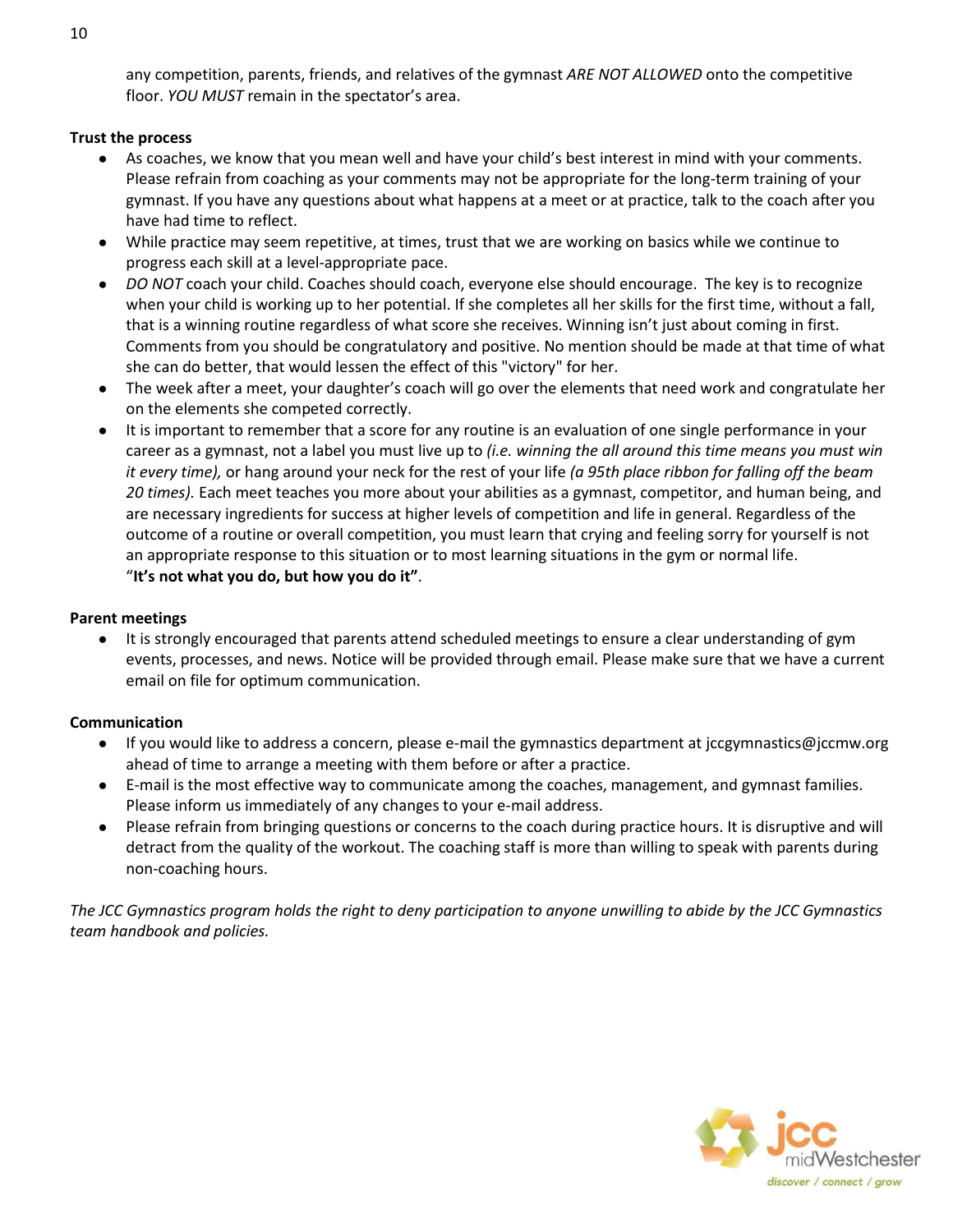# **REGISTRATION AND PAYMENTS**

- Registration will occur in the gymnastics office
- You must have an active credit card on file
	- $\circ$  You are responsible for updating expired cards and for providing a new card, if necessary.
	- $\circ$  You will be able to indicate which card should be used for payments if you have more than one card on file.
	- o All major credit cards are accepted.
- Competitive program accounts must be current and paid in full enabling your gymnast to participate in the competitive season.
- Accounts will not be discounted, or prorated due to absences of any nature. This includes, but not limited to, injuries, vacations, illnesses, etc.
- *If a payment has not been fulfilled and no contact has been made within 30 days, your card will automatically be charged.*
- If your card is declined, you will be charged a \$10 processing fee for each occurrence.
- Meet fees are required for all competitive gymnasts. These fees will cover apparel and competition dues. If by the end of the season, you have a balance (owe more than the original meet fees payment), or you have a credit (used less than the original meet fees payment), the amounts will be reflected on your account. An invoice or credit statement will be e-mailed. Balances owed are expected to be paid in full within 30 days of receiving your bill. Credits may be used toward summer practices or the next annual tuition).
	- o A gymnast will not be able to compete if meet fees have not been paid.
	- o The suggested amount for annual meet fees is \$800.
		- Meet dues will be deducted from the full amount
		- If initial fees run out, you will receive a separate bill which is expected to be paid immediately.
		- If you have left over money after the end of meet season, a credit will be applied to your account.
- Tuition payments
	- <sup>o</sup> Tuition is due **October 31st, 2019.**
	- $\circ$  All payment arrangements will be made with our customer service team. Please contact the department via phone at 914-472-3300 x0.
	- <sup>o</sup> Final payment arrangements must be made by **February 1st, 2020.**
	- Regardless of your payment method selection, the full annual tuition is due once contracts have been signed. Quitting and/or Dismissal from the JCC Competitive Gymnastics Program do not excuse payment.
- Payments will be based on Competitive training hours offered per level, not the amount of hours your gymnast practices.



11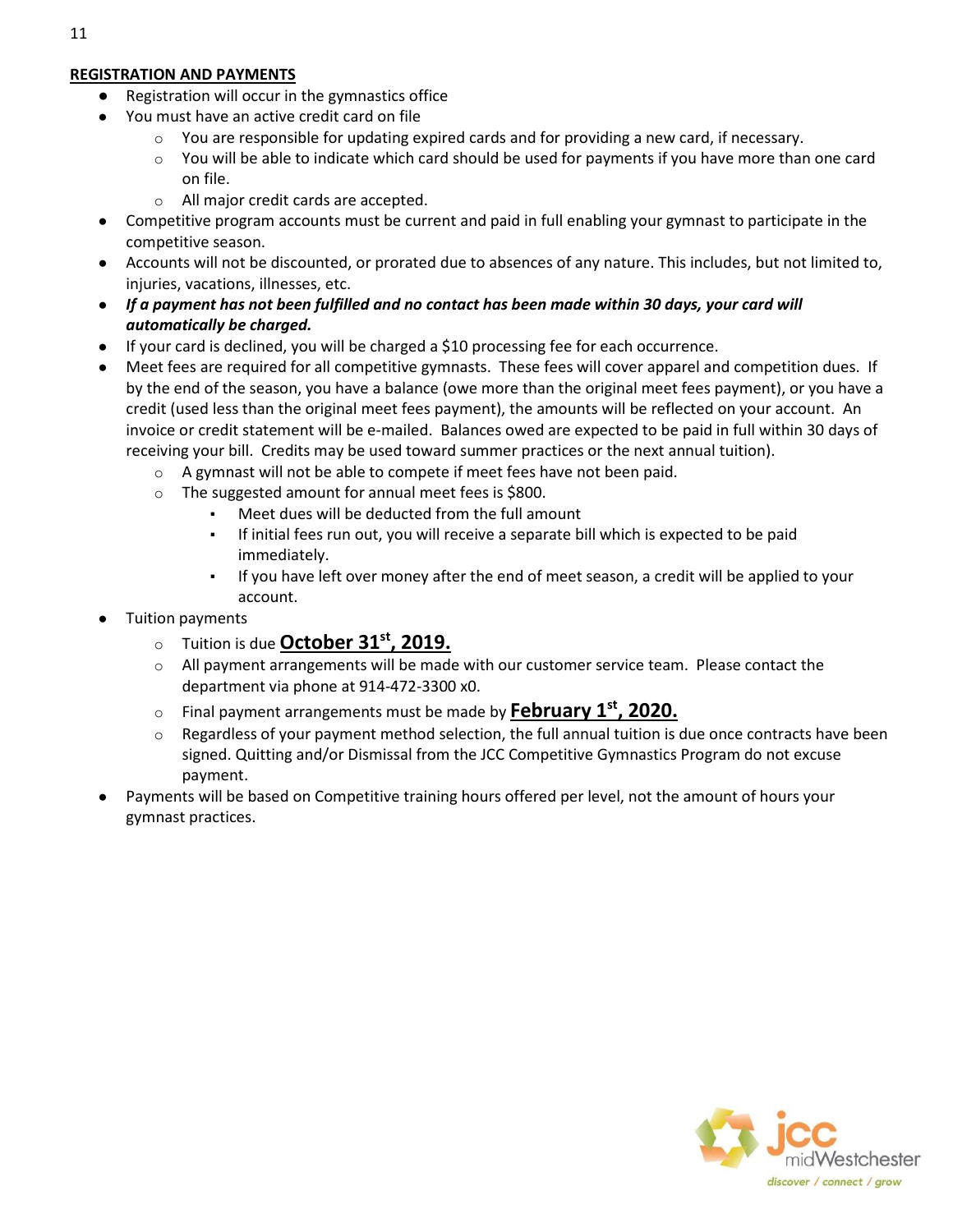#### **LEVELS AND EVENTS**

#### **Level 1-3: Developmental Levels**

1 through 3 may be used as a non-competitive and achievement-oriented program for use within a gym's pre-team program, or they may be used as an introductory/recreational competitive program. States may offer State Championships for these levels.

#### **Level 4-5: Compulsory Levels**

The compulsory routines start at Level 3 and go to Level 5. All gymnasts perform the same routines. As they advance through the levels, the routines become progressively harder and more complex.

#### **Level 6-10: Optional Levels**

Levels 6 to level 10 are optional levels. Routines are composed and choreographed individually for each gymnast with the guidance of the coach. Each event has certain criteria that the gymnast must meet to maximize their potential score. Each level has progressively harder criteria.

#### **Vault**

\_\_\_\_\_\_\_\_\_\_\_\_\_\_\_\_\_\_\_\_\_\_\_\_\_\_\_\_\_\_\_\_

Gymnasts perform complicated vaults in different body positions, such as tucked, piked or stretched. The best vaulters are explosive off the springboard, as well as when pushing off the table. Judges watch for proper body alignment, form, quick repulsion, the height and distance traveled, as well as the number of saltos and twists. Generally, the more flips and twists, the higher the difficulty value of the vault. In addition, gymnasts should "stick" their landings by taking no extra steps.

#### **Uneven Bars**

Often a crowd favorite, the uneven bars demand excellent upper-body strength, split-second timing and an aggressive approach. The entire routine should flow from one movement to the next without pauses, extra swings or additional supports. The most daring parts of the routine are often in the high-flying release moves and dismounts. Release moves can go from low bar to high bar, from high bar to low bar, or from releasing one bar and re-grasping the same bar. Many gymnasts also use pirouetting into release moves to earn a high difficulty value. Exact handstand positions are expected with large deductions for even minor deviations.

#### **Balance Beam**

Just four inches wide, the balance beam challenges gymnasts because they must execute routines that give the impression that they are performing on the floor. The world's best seem to "attack" the beam and are very confident while demonstrating excellent height, flexibility and power. Gymnasts must use acrobatic and dance movements to create high points or peaks in the exercise, consisting of two or more elements performed in a series. A gymnast must complete a turn of at least 360 degrees on one foot and she also must perform a leap or jump with 180 degrees forward split of the legs.

#### **Floor Exercise**

The floor exercise gives gymnasts the chance to express their personalities through their music choice and choreography. Throughout the routine, the gymnast must harmoniously blend dance elements and tumbling while making versatile use of floor space, changing both the direction and level of movement. The quality of grace may be disguised by movements of playful theatrics, but look for a dancer-like command of music, rhythm and space. The gymnastics elements should flow freely into each other while the leaps cover impressive distances and the pirouettes and turns add excitement to the routine. There are several special requirements, such as leaps and turns, and the trend is to have four tumbling passes.

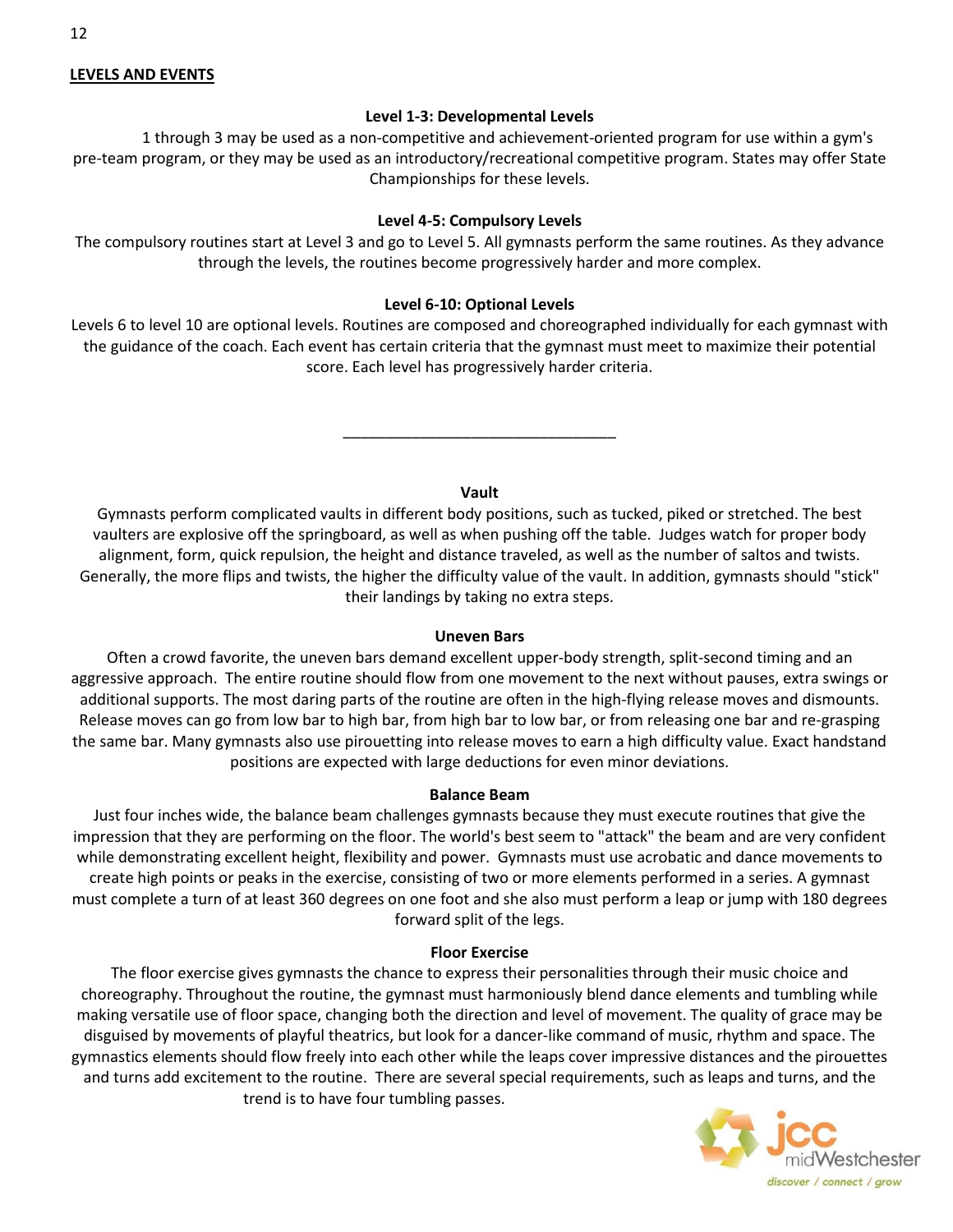#### **MOBILITY THROUGH LEVELS**

#### **Junior Olympics**

The Junior Olympic program was developed with the belief that all athletes, regardless of their potential, must have a solid foundation of basic skills in order to advance safely. The Women's Junior Olympic Program is divided into three major segments; developmental, compulsory, and optional (Levels 1-10).

#### **Level Progression**

 At the end of each competitive season, your gymnasts will receive an appropriate evaluation. One copy is for the gymnast and one copy will be kept in the gym office. Evaluations will list all the requirements necessary for movement to the next level. The final decision of placement results solely with the coaching staff. You trust us with your child every day when they walk in the gym- Trust that we will do what is in their best interest.

 Moving up from one level to the next is decided by the coaching staff based upon scores from the meet season, attendance at workouts, skill level, and the attitude of the gymnast. If necessary, the coaches will discuss the evaluations with the parent(s) before a final decision is made. This decision will be made in the best interest of the child. As a gymnast moves up, her responsibility to practice and to participate in scheduled meets may increase.

#### **Age/Entry Requirements and Mobility Scores Overview Chart**

| Level          | Minimum Age          | Pre-requisite Scores   | Previous         | Mobility Score to Advance to the Next    |
|----------------|----------------------|------------------------|------------------|------------------------------------------|
|                | Requirement          |                        | Experience       | Level                                    |
| $1 - 2$        | L. 1 - Reached 4th   | <b>None</b>            |                  | None                                     |
|                | birthday             |                        |                  |                                          |
|                | L. 2 - Reached 5th   |                        |                  |                                          |
|                | birthday             |                        |                  |                                          |
| 3              | Reached 6th birthday | <b>None</b>            |                  | None                                     |
| 4              | Reached 7th birthday | 75% proficiency at     | Level 4 or 5*    | 34.00 AA at Level 4                      |
|                |                      | Level                  |                  |                                          |
|                |                      | 1-3 on Vault, Bars,    |                  |                                          |
|                |                      | Beam, Floor            |                  |                                          |
| 5              | Reached 7th birthday | 34.00 AA at Level 4    | Level 5 or $6*$  | 32.00 AA at Level 5 or old level 4.      |
|                |                      |                        |                  | Mobility back and forth between Levels 5 |
|                |                      |                        |                  | & 6 is allowed                           |
| 6              | Reached 7th birthday | 32.00 AA at Level 5    | Level 6 or 7*    | 32.00 AA at Level 6                      |
|                |                      |                        |                  | Level 6 may be skipped if a 32.00 AA was |
|                |                      |                        |                  | achieved at Level 5                      |
| $\overline{7}$ | Reached 7th birthday | 32.00 AA at Level 5 or | Level 7 or 8*    | 32.00 AA at Level 7                      |
|                |                      | 6                      |                  | Ind. Event Specialist: 8.5 per event     |
| 8              | Reached 8th birthday | 32.00 AA at Level 7    | Level 8 or $9*$  | 34.00 AA at Level 8                      |
|                |                      |                        |                  | Ind. Event Specialist: 8.5 per event     |
| 9              | Reached 8th birthday | 34.00 AA at Level 8    | Level 9 or $10*$ | 34.00 AA at Level 9 to move to Level 10  |
|                |                      |                        |                  | Ind. Event Specialist: 8.5 per event     |
| 10             | Reached 9th birthday | 34.00 AA at Level 9    | Level 10 or      | None                                     |
|                |                      |                        | Elite*           |                                          |

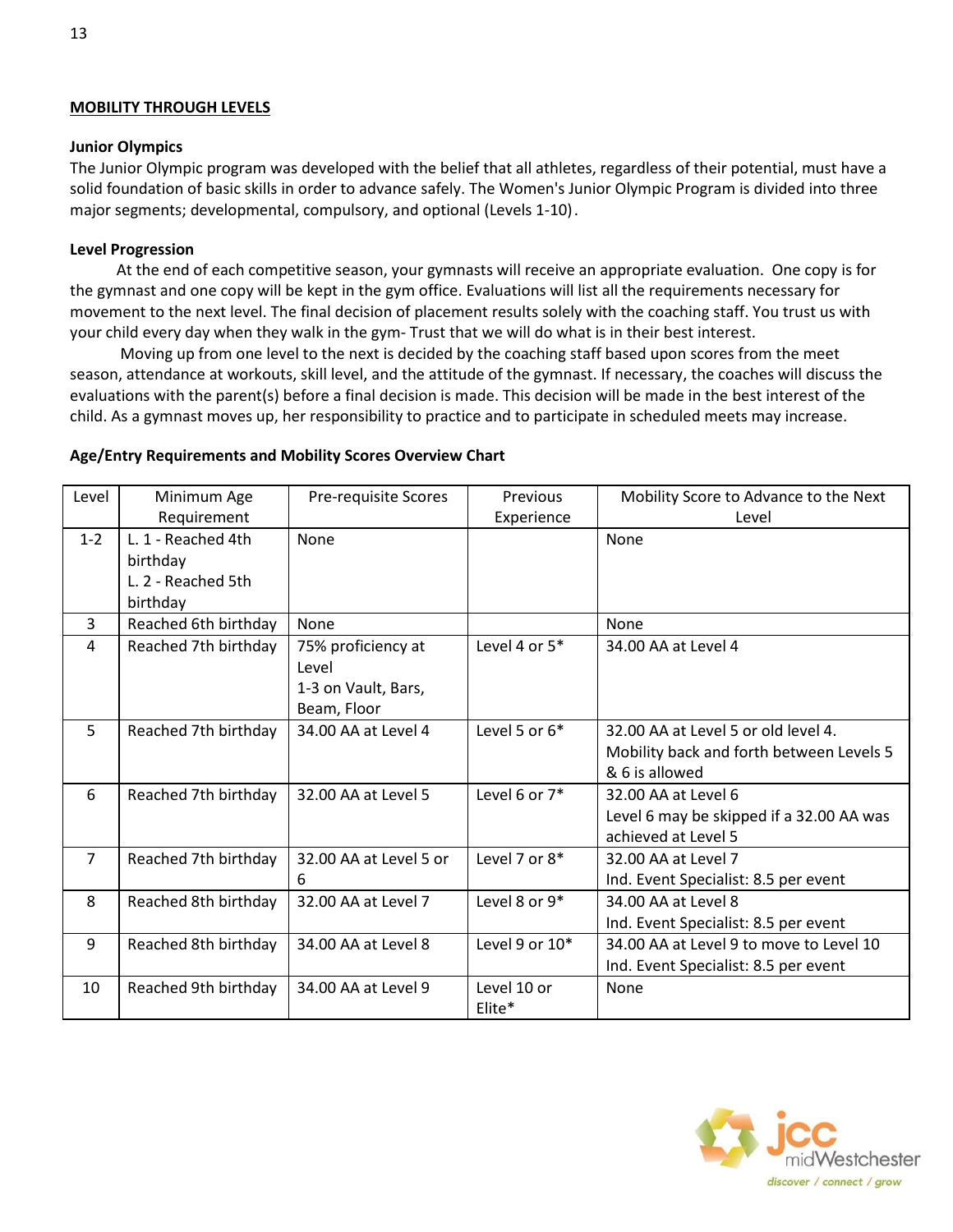#### **PRACTICE OPTIONS**

### **JO Level 2**

Tuesday 4:30-6:30pm Wednesday 3:30-5:30pm Thursday 5:30-7:30pm *DANCE-* Wednesday 4:30-5:30pm \*2 Days of practice required with dance\*

#### **JO Level 3**

Sunday 3:00-6:00pm Monday 5:30-8:30pm Tuesday 5:30-8:30pm Wednesday 5:00-8:00pm Thursday 5:30-8:30pm *DANCE-* Wednesday 6:00-7:00pm \*3 Days of practice required plus dance

#### **JO Level 4**

Sunday 3:00-6:00pm Monday 5:30-8:30pm Tuesday 5:30-8:30pm Wednesday 5:00-8:00pm Thursday 5:30-8:30pm *DANCE-* Wednesday 7:00-8:00pm \*4 Days of practice required plus dance

#### **JO Level 5**

Sunday 3:00-6:00pm Monday 5:30-8:30pm Tuesday 5:30-8:30pm Wednesday 5:00-8:00pm Thursday 5:30-8:30pm *DANCE-* Wednesday 7:00-8:00pm \*4 Days of practice required plus dance

#### **JO Optionals**

Sunday 3:00-6:00pm Monday 5:00-9:00pm Tuesday 5:00-9:00pm Wednesday 5:00-9:00pm Thursday 5:00-9:00pm *DANCE-* Monday 8:00-9:00pm \*4 Days of practice required plus dance

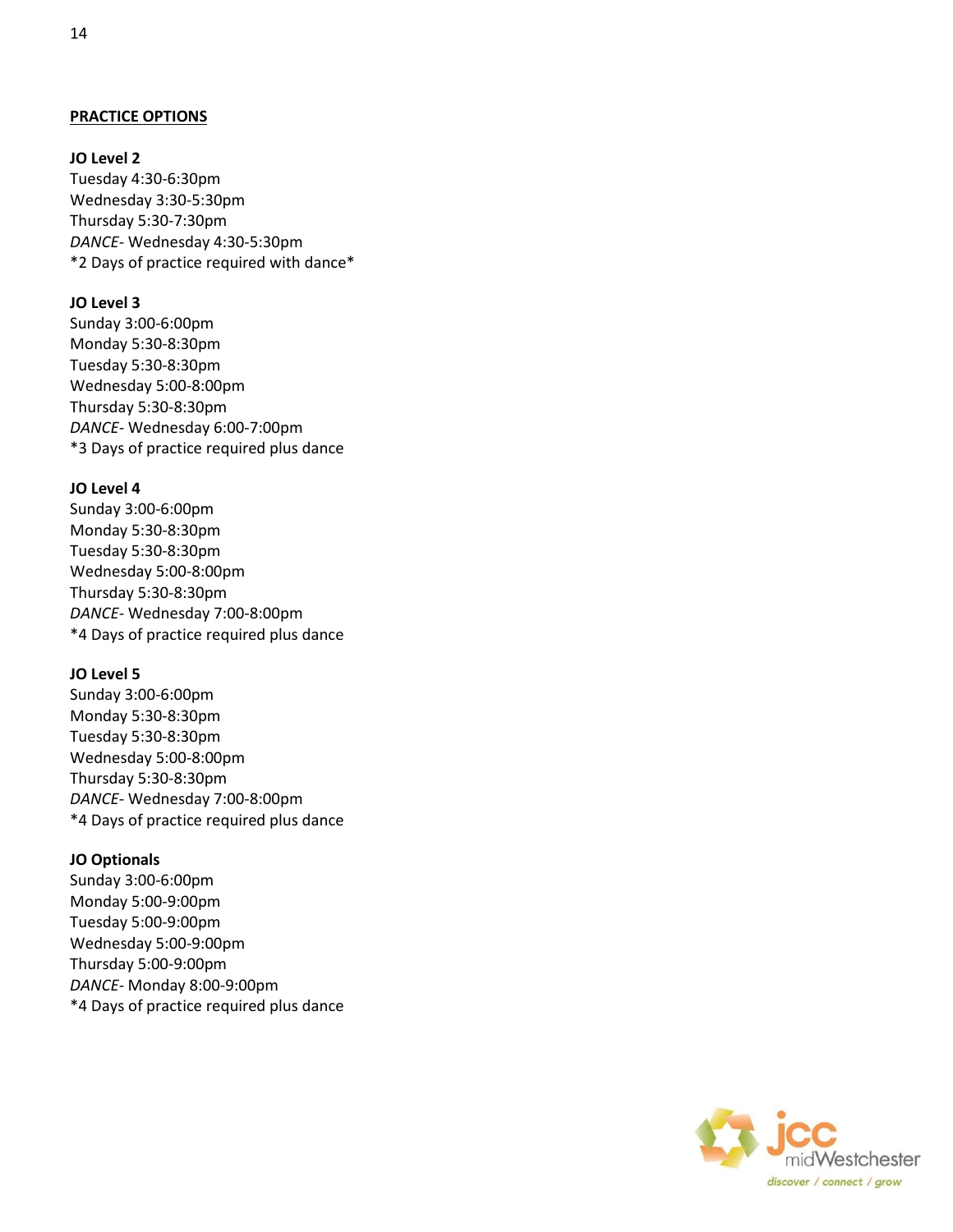# September 2019

| <b>SUNDAY</b>                                                             | <b>MONDAY</b>                                                   | <b>TUESDAY</b>                         | <b>WEDNESDAY</b>                                                     | <b>THURSDAY</b>                                                             | <b>FRIDAY</b> | <b>SATURDAY</b>                                        |
|---------------------------------------------------------------------------|-----------------------------------------------------------------|----------------------------------------|----------------------------------------------------------------------|-----------------------------------------------------------------------------|---------------|--------------------------------------------------------|
| $\mathbf{1}$                                                              | $\overline{2}$<br>Labor Day<br><b>JCC</b> closed                | $\overline{3}$<br><b>School begins</b> | $\overline{4}$<br><b>Competitive Team</b><br>Try-outs<br>5:30-8:30pm | 5<br><b>Competitive Team</b><br><b>Parent Meeting</b><br>7:30 <sub>pm</sub> | 6             | $\overline{7}$<br><b>Competitive Team</b><br>sleepover |
| 8<br><b>JCC Family Fun</b><br>Day                                         | $\overline{9}$<br><b>Practices begin</b>                        | 10                                     | 11                                                                   | 12                                                                          | 13            | 14                                                     |
| Week 1                                                                    | Week 1                                                          | Week 1                                 | Week 1                                                               | Week 1                                                                      |               |                                                        |
| 15<br>Week 2                                                              | 16<br>Week 2                                                    | 17<br>Week 2                           | 18<br>Week 2                                                         | 19<br>Week 2                                                                | 20            | 21                                                     |
| 22                                                                        | 23                                                              | 24                                     | 25                                                                   | 26                                                                          | 27            | 28                                                     |
| Week 3                                                                    | Week 3                                                          | Week 3                                 | Week 3                                                               | Week 3                                                                      |               |                                                        |
| 29                                                                        | 30                                                              |                                        |                                                                      |                                                                             |               |                                                        |
| <b>Erev Rosh Hashanah</b><br><b>No Practice</b><br><b>JCC Closes @3pm</b> | <b>Rosh Hashanah</b><br><b>No Practice</b><br><b>JCC Closed</b> |                                        |                                                                      |                                                                             |               |                                                        |
| Week 4                                                                    | Week 4                                                          |                                        |                                                                      |                                                                             |               |                                                        |

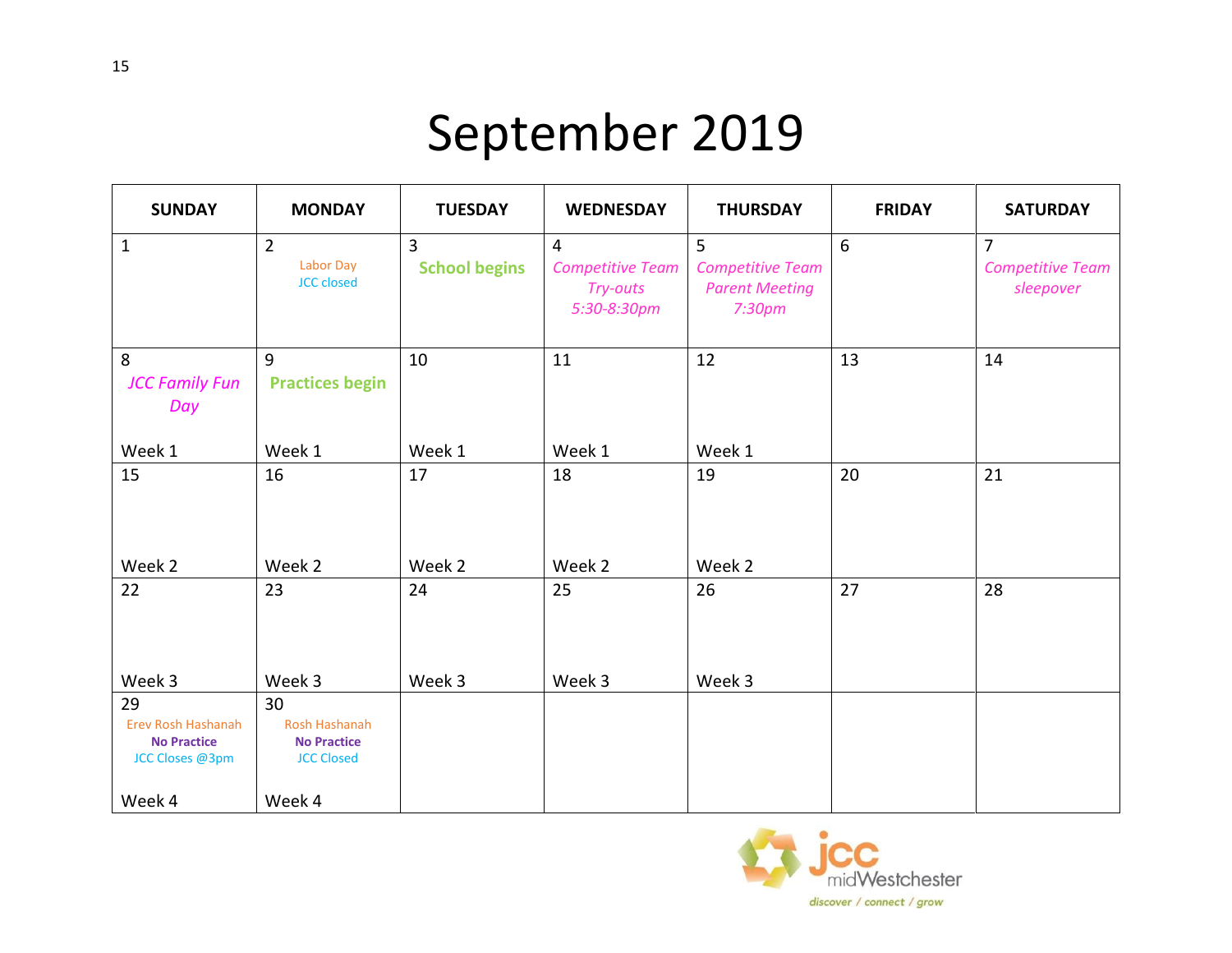# October 2019

| <b>SUNDAY</b>                              | <b>MONDAY</b>                                                       | <b>TUESDAY</b>                                                                  | <b>WEDNESDAY</b>                                                  | <b>THURSDAY</b>                       | <b>FRIDAY</b>  | <b>SATURDAY</b>         |
|--------------------------------------------|---------------------------------------------------------------------|---------------------------------------------------------------------------------|-------------------------------------------------------------------|---------------------------------------|----------------|-------------------------|
|                                            |                                                                     | $\mathbf{1}$<br><b>Rosh Hashanah</b><br><b>No Practice</b><br><b>JCC Closed</b> | $\overline{2}$                                                    | 3                                     | $\overline{4}$ | 5                       |
|                                            |                                                                     | Week 4                                                                          | Week 4                                                            | Week 4                                |                |                         |
| $6\phantom{1}$                             | $\overline{7}$                                                      | 8<br><b>Erev Yom Kippur</b><br><b>No Practice</b><br>JCC Closes @ 4pm           | 9<br><b>Yom Kippur</b><br><b>No Practice</b><br><b>JCC Closed</b> | 10                                    | 11             | 12<br><b>No Classes</b> |
| Week 5                                     | Week 5                                                              | Week 5                                                                          | Week 5                                                            | Week 5                                |                |                         |
| 13<br><b>No Practice</b>                   | 14<br>Sukkot<br><b>Columbus Day</b><br><b>No Practice</b><br>Week 6 | 15<br>Sukkot<br><b>No Practice</b><br>Week 6                                    | 16<br>Sukkot                                                      | 17<br>Sukkot                          | 18<br>Sukkot   | 19<br>Sukkot            |
| Week 6<br>20<br>Sukkot<br>JCC Closes @ 6pm | 21<br><b>Shemini Atzeret</b><br><b>No Practice</b>                  | 22<br><b>Simchat Torah</b><br><b>No Practice</b>                                | Week 6<br>23                                                      | Week 6<br>24                          | 25             | 26                      |
| Week 7                                     | Week 7                                                              | Week 7                                                                          | Week 7                                                            | Week 7                                |                |                         |
| 27                                         | 28                                                                  | 29                                                                              | 30                                                                | 31<br>Halloween<br><b>No Practice</b> |                |                         |
| Week 8                                     | Week 8                                                              | Week 8                                                                          | Week 8                                                            | Week 8                                |                |                         |

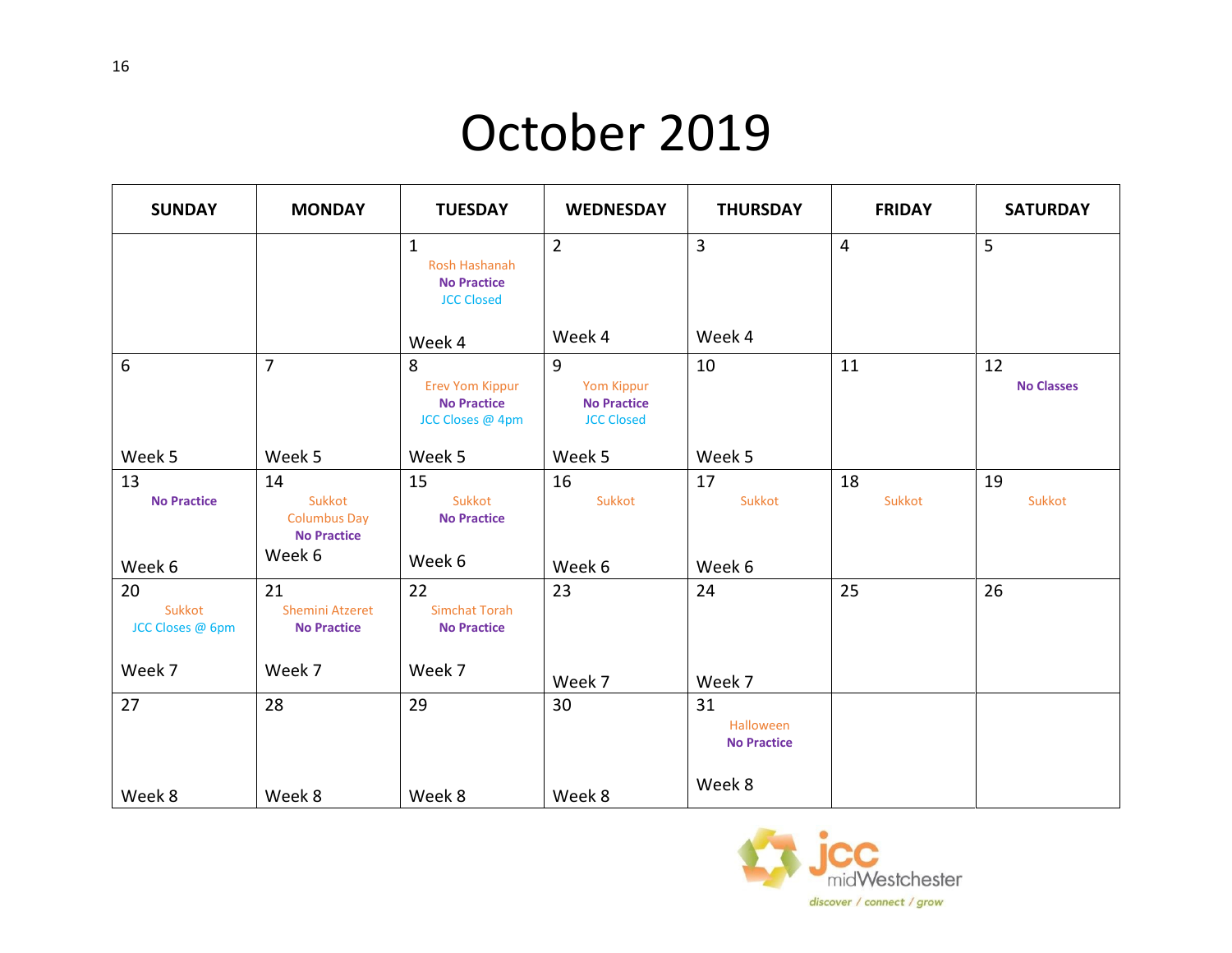# November 2019

| <b>SUNDAY</b>            | <b>MONDAY</b>                                   | <b>TUESDAY</b> | <b>WEDNESDAY</b>         | <b>THURSDAY</b>                                               | <b>FRIDAY</b>           | <b>SATURDAY</b>         |
|--------------------------|-------------------------------------------------|----------------|--------------------------|---------------------------------------------------------------|-------------------------|-------------------------|
|                          |                                                 |                |                          |                                                               | $\mathbf{1}$            | $\overline{2}$          |
|                          |                                                 |                |                          |                                                               |                         |                         |
| 3                        | $\overline{4}$                                  | 5              | $6\overline{6}$          | $\overline{7}$                                                | 8                       | 9<br><b>No Classes</b>  |
| Week 9                   | Week 9                                          | Week 9         | Week 9                   | Week 9                                                        |                         |                         |
| 10<br><b>No Practice</b> | 11<br><b>Veterans Day</b><br><b>No Practice</b> | 12             | 13                       | 14                                                            | 15                      | 16                      |
| Week 10                  | Week 10                                         | Week 10        | Week 10                  | Week 10                                                       |                         |                         |
| 17                       | 18                                              | 19             | 20                       | 21                                                            | 22                      | 23                      |
| Week 11                  | Week 11                                         | Week 11        | Week 11                  | Week 11                                                       |                         |                         |
| 24                       | 25                                              | 26             | 27<br><b>No Practice</b> | 28<br>Thanksgiving<br><b>No Practice</b><br><b>JCC Closed</b> | 29<br><b>No Classes</b> | 30<br><b>No Classes</b> |
| Week 12                  | Week 12                                         | Week 12        | Week 12                  | Week 12                                                       |                         |                         |

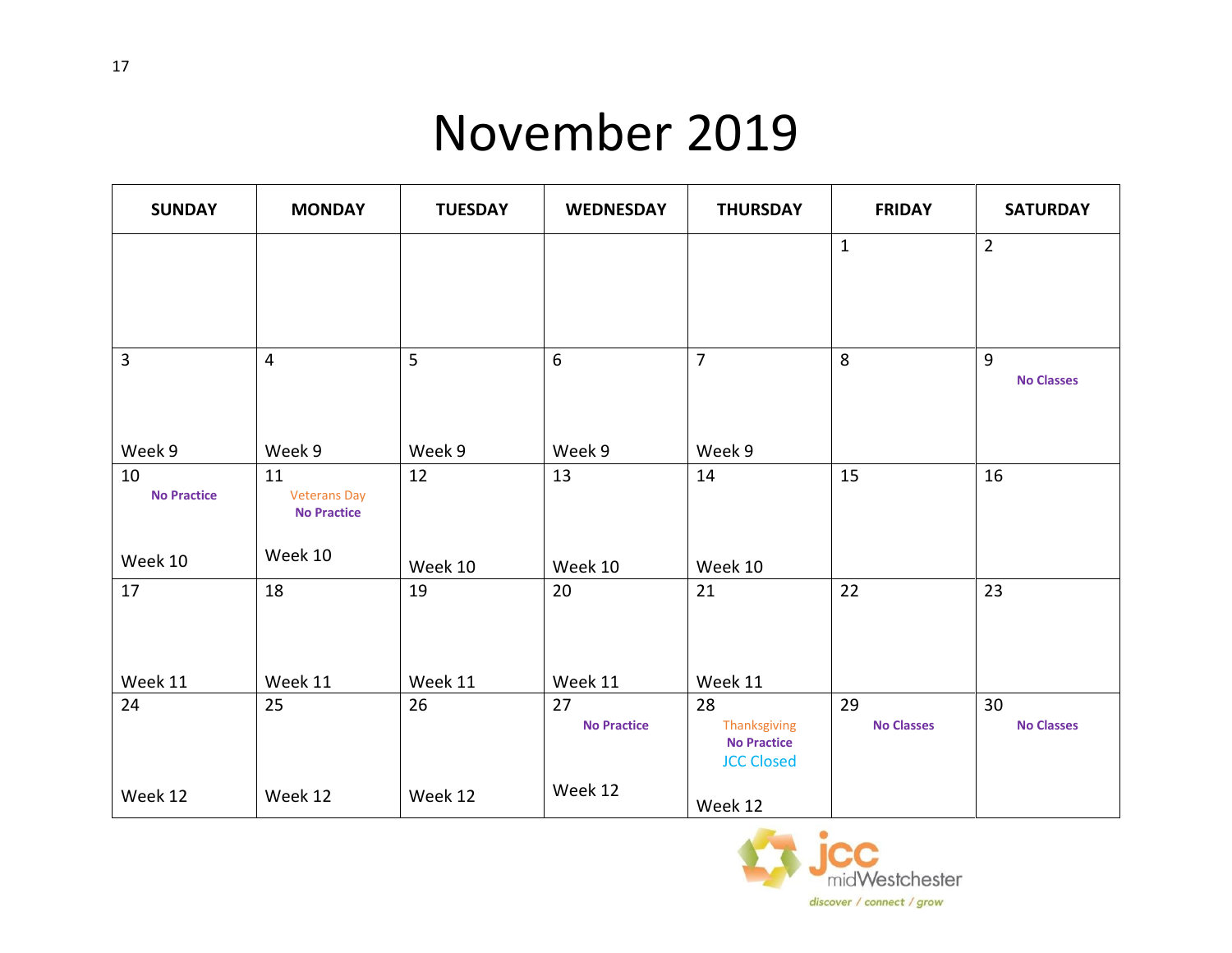# December 2019

| <b>SUNDAY</b>                      | <b>MONDAY</b>  | <b>TUESDAY</b>                        | <b>WEDNESDAY</b>               | <b>THURSDAY</b> | <b>FRIDAY</b>             | <b>SATURDAY</b> |
|------------------------------------|----------------|---------------------------------------|--------------------------------|-----------------|---------------------------|-----------------|
| $\mathbf{1}$<br><b>No Practice</b> | $\overline{2}$ | 3                                     | $\overline{4}$                 | 5               | $6\phantom{a}$            | $\overline{7}$  |
|                                    |                |                                       |                                |                 |                           |                 |
| Week 13                            | Week 13        | Week 13                               | Week 13                        | Week 13         |                           |                 |
| 8                                  | $\overline{9}$ | 10                                    | 11                             | 12              | 13                        | 14              |
|                                    |                |                                       |                                |                 |                           |                 |
|                                    |                |                                       |                                |                 |                           |                 |
| Week 14                            | Week 14        | Week 14                               | Week 14                        | Week 14         |                           |                 |
| 15                                 | 16             | 17                                    | 18                             | 19              | 20<br><b>Winter Break</b> | 21              |
|                                    |                |                                       |                                |                 | <b>No Classes</b>         | $\rightarrow$   |
|                                    |                |                                       |                                |                 | $\rightarrow$             |                 |
| Week 15                            | Week 15        | Week 15                               | Week 15                        | Week 15         |                           |                 |
| 22                                 | 23             | 24                                    | 25                             | 26              | 27                        | 28              |
| Chanukah<br>$\rightarrow$          | $\rightarrow$  | <b>Christmas Eve</b><br>$\rightarrow$ | Christmas Day<br>$\rightarrow$ | $\rightarrow$   | $\rightarrow$             | $\rightarrow$   |
|                                    |                |                                       |                                |                 |                           |                 |
| 29                                 | 30             | 31                                    |                                |                 |                           |                 |
| $\rightarrow$                      | $\rightarrow$  | New Year's Eve<br>$\rightarrow$       |                                |                 |                           |                 |
|                                    |                |                                       |                                |                 |                           |                 |
|                                    |                |                                       |                                |                 |                           |                 |

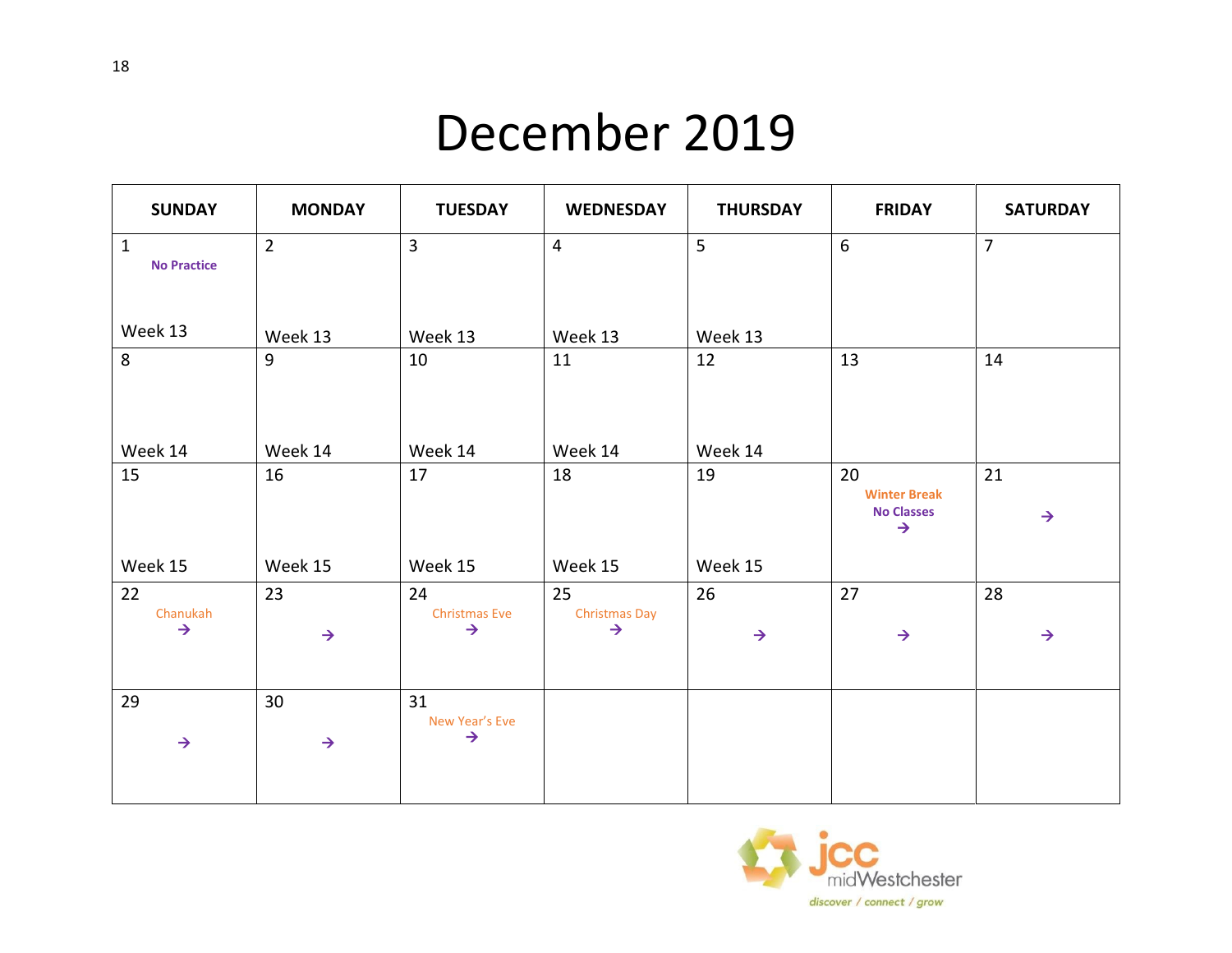# January 2020

| <b>SUNDAY</b>            | <b>MONDAY</b>                              | <b>TUESDAY</b> | <b>WEDNESDAY</b>                                                                            | <b>THURSDAY</b>                 | <b>FRIDAY</b>                   | <b>SATURDAY</b>                 |
|--------------------------|--------------------------------------------|----------------|---------------------------------------------------------------------------------------------|---------------------------------|---------------------------------|---------------------------------|
|                          |                                            |                | $\mathbf{1}$<br>New Year's Day<br><b>Winter Break</b><br><b>No Classes</b><br>$\rightarrow$ | $\overline{2}$<br>$\rightarrow$ | $\overline{3}$<br>$\rightarrow$ | $\overline{4}$<br>$\rightarrow$ |
| 5<br>$\rightarrow$       | 6                                          | $\overline{7}$ | 8                                                                                           | 9                               | 10                              | 11                              |
|                          | Week 16                                    | Week 16        | Week 16                                                                                     | Week 16                         |                                 |                                 |
| 12                       | 13                                         | 14             | 15                                                                                          | 16                              | 17                              | 18<br><b>No Classes</b>         |
| Week 17                  | Week 17                                    | Week 17        | Week 17                                                                                     | Week 17                         |                                 |                                 |
| 19<br><b>No Practice</b> | 20<br><b>MLK Day</b><br><b>No Practice</b> | 21             | 22                                                                                          | 23                              | 24                              | 25                              |
| Week 18                  | Week 18                                    | Week 18        | Week 18                                                                                     | Week 18                         |                                 |                                 |
| 26                       | 27                                         | 28             | 29                                                                                          | 30                              | 31                              |                                 |
| Week 19                  | Week 19                                    | Week 19        | Week 19                                                                                     | Week 19                         |                                 |                                 |

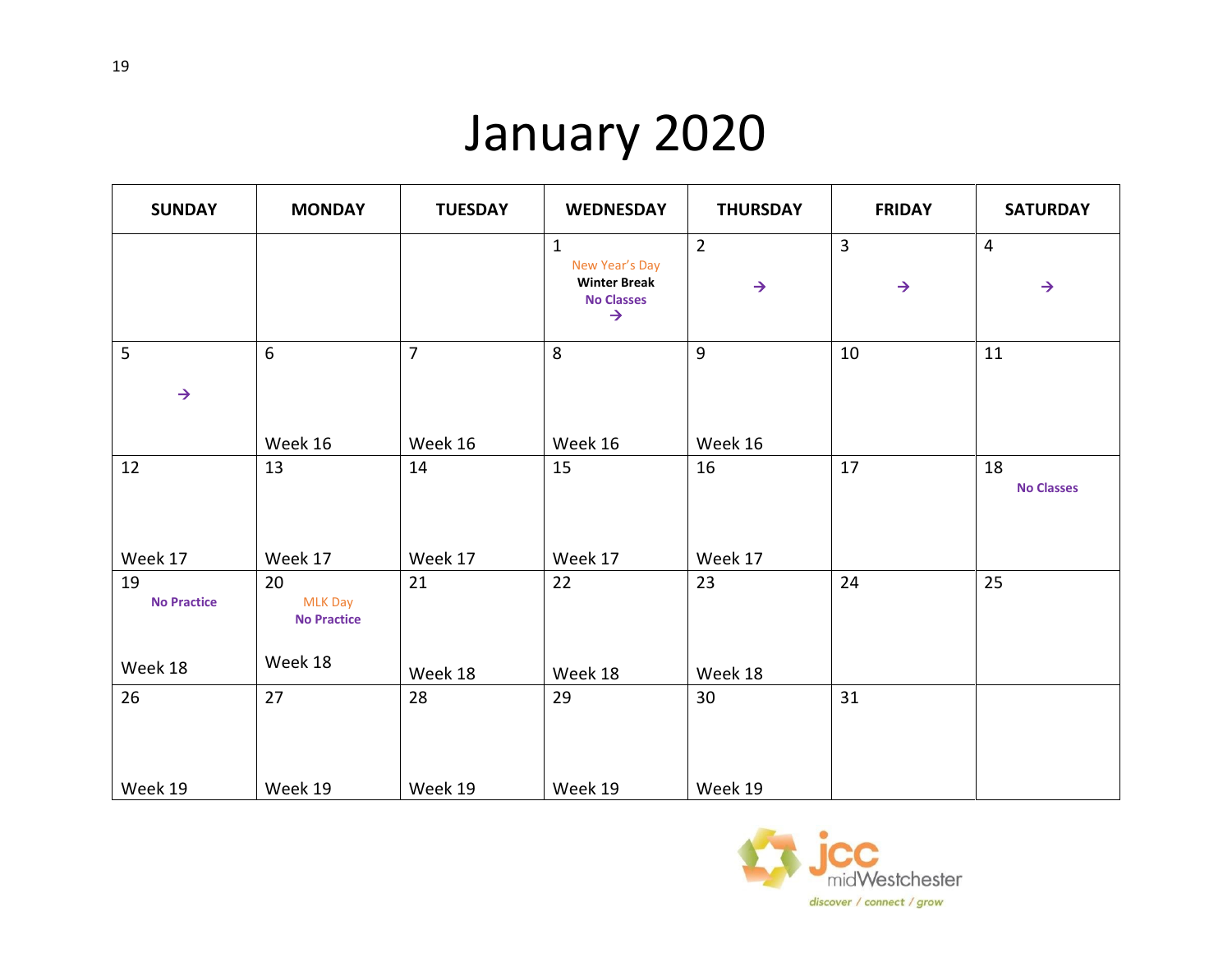# February 2020

| <b>SUNDAY</b>  | <b>MONDAY</b>         | <b>TUESDAY</b> | <b>WEDNESDAY</b> | <b>THURSDAY</b> | <b>FRIDAY</b>  | <b>SATURDAY</b>                   |
|----------------|-----------------------|----------------|------------------|-----------------|----------------|-----------------------------------|
|                |                       |                |                  |                 |                | $\mathbf 1$                       |
|                |                       |                |                  |                 |                |                                   |
|                |                       |                |                  |                 |                |                                   |
| $\overline{2}$ | $\overline{3}$        | 4              | 5                | 6               | $\overline{7}$ | 8                                 |
|                |                       |                |                  |                 |                |                                   |
| Week 20        | Week 20               | Week 20        | Week 20          | Week 20         |                |                                   |
| 9              | 10<br>Tu BiShvat      | 11             | 12               | 13              | 14             | 15<br><b>President's Week</b>     |
|                |                       |                |                  |                 |                | <b>Break</b><br><b>No classes</b> |
| Week 21        | Week 21               | Week 21        | Week 21          | Week 21         |                | $\rightarrow$                     |
| 16             | 17<br>President's Day | 18             | 19               | 20              | 21             | 22                                |
| $\rightarrow$  | $\rightarrow$         | $\rightarrow$  | $\rightarrow$    | $\rightarrow$   | $\rightarrow$  | $\rightarrow$                     |
|                |                       |                |                  |                 |                |                                   |
| 23             | 24                    | 25             | 26               | 27              | 28             | 29                                |
| $\rightarrow$  |                       |                |                  |                 |                |                                   |
|                |                       |                |                  |                 |                |                                   |
|                | Week 22               | Week 22        | Week 22          | Week 22         |                |                                   |

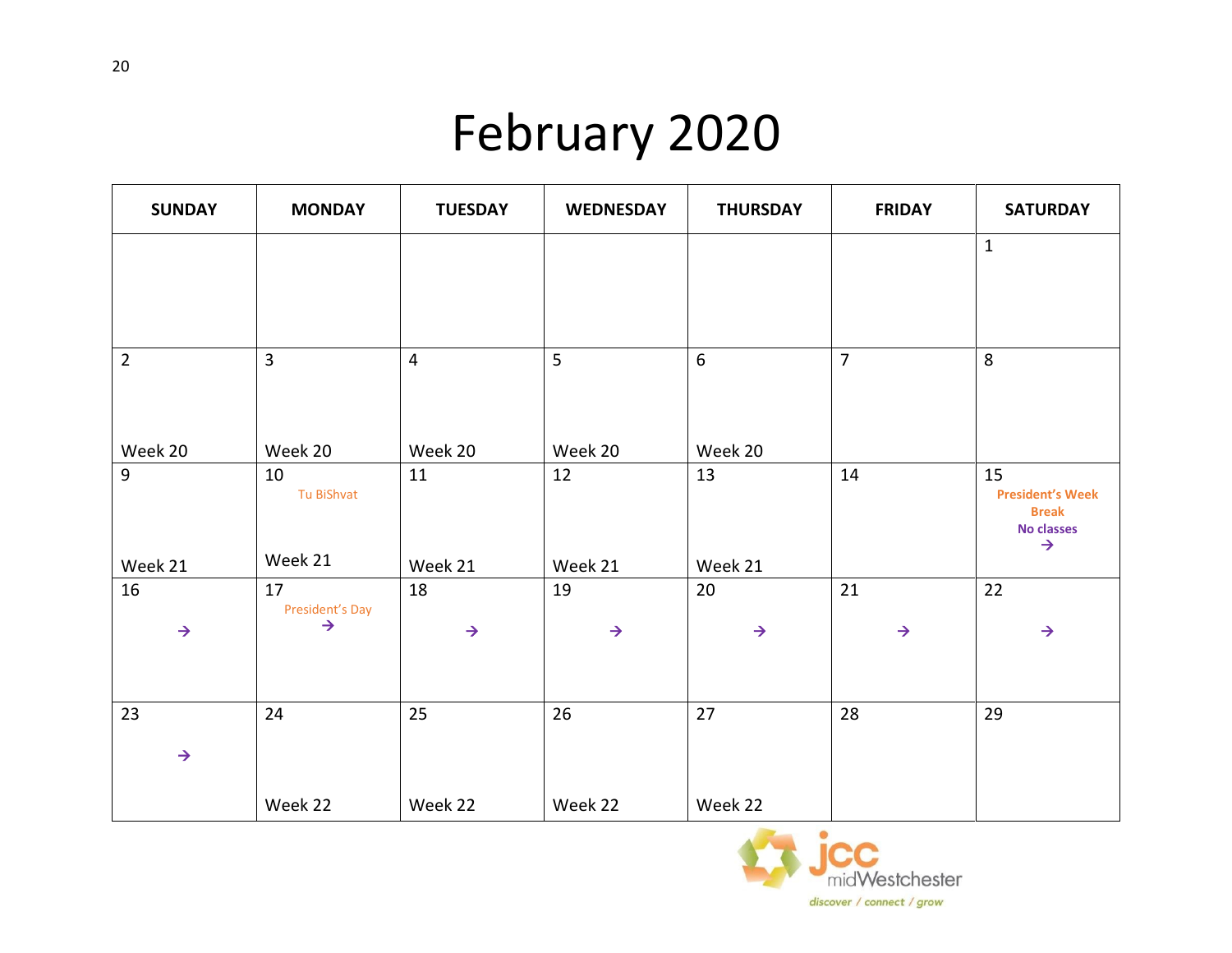# March 2020

| <b>SUNDAY</b> | <b>MONDAY</b>  | <b>TUESDAY</b> | <b>WEDNESDAY</b> | <b>THURSDAY</b> | <b>FRIDAY</b> | <b>SATURDAY</b> |
|---------------|----------------|----------------|------------------|-----------------|---------------|-----------------|
| $\mathbf{1}$  | $\overline{2}$ | 3              | $\overline{4}$   | 5               | 6             | $\overline{7}$  |
|               |                |                |                  |                 |               |                 |
|               |                |                |                  |                 |               |                 |
| Week 23       | Week 23        | Week 23        | Week 23          | Week 23         |               |                 |
| 8             | $\overline{9}$ | 10             | 11               | 12              | 13            | 14              |
|               |                | Purim          |                  |                 |               |                 |
|               |                |                |                  |                 |               |                 |
| Week 24       | Week 24        | Week 24        | Week 24          | Week 24         |               |                 |
| 15            | 16             | 17             | 18               | 19              | 20            | 21              |
|               |                |                |                  |                 |               |                 |
|               |                |                |                  |                 |               |                 |
| Week 25       | Week 25        | Week 25        | Week 25          | Week 25         |               |                 |
| 22            | 23             | 24             | 25               | 26              | 27            | 28              |
|               |                |                |                  |                 |               |                 |
|               |                |                |                  |                 |               |                 |
| Week 26       | Week 26        | Week 26        | Week 26          | Week 26         |               |                 |
| 29            | 30             | 31             |                  |                 |               |                 |
|               |                |                |                  |                 |               |                 |
|               |                |                |                  |                 |               |                 |
| Week 27       | Week 27        | Week 27        |                  |                 |               |                 |

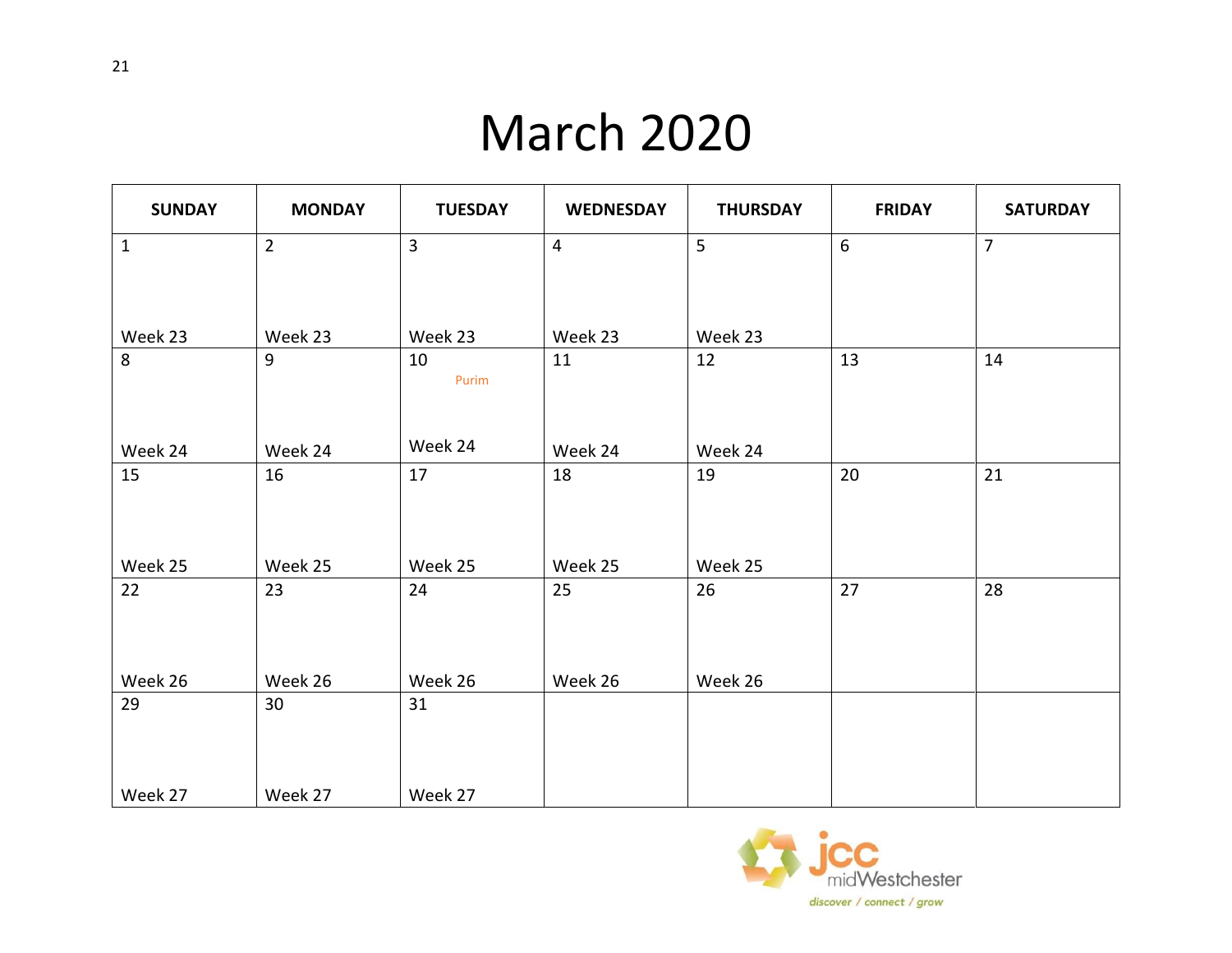# April 2020

| <b>SUNDAY</b>                         | <b>MONDAY</b>                            | <b>TUESDAY</b> | <b>WEDNESDAY</b>                       | <b>THURSDAY</b>             | <b>FRIDAY</b>               | <b>SATURDAY</b> |
|---------------------------------------|------------------------------------------|----------------|----------------------------------------|-----------------------------|-----------------------------|-----------------|
|                                       |                                          |                | $\mathbf{1}$                           | $\overline{2}$              | 3                           | $\overline{4}$  |
|                                       |                                          |                |                                        |                             |                             |                 |
|                                       |                                          |                |                                        |                             |                             |                 |
|                                       |                                          |                | Week 27                                | Week 27                     |                             |                 |
| 5                                     | 6                                        | $\overline{7}$ | 8                                      | 9                           | 10                          | 11              |
|                                       | <b>Spring Break</b><br><b>No classes</b> |                | <b>Erev Pesach</b><br>JCC Closes @ 4pm | Pesach<br><b>JCC Closed</b> | Pesach<br><b>JCC Closed</b> |                 |
|                                       | $\rightarrow$                            | $\rightarrow$  | $\rightarrow$                          | $\rightarrow$               | $\rightarrow$               | $\rightarrow$   |
| Week 28                               |                                          |                |                                        |                             |                             |                 |
| 12                                    | 13                                       | 14             | 15                                     | 16                          | 17                          | 18              |
| <b>Easter Sunday</b><br>$\rightarrow$ |                                          |                |                                        |                             |                             |                 |
|                                       | $\rightarrow$                            | $\rightarrow$  | $\rightarrow$                          | $\rightarrow$               | $\rightarrow$               | $\rightarrow$   |
|                                       |                                          |                |                                        |                             |                             |                 |
| 19                                    | 20                                       | 21             | 22                                     | 23                          | 24                          | 25              |
| $\rightarrow$                         |                                          | Yom Hashoah    |                                        |                             |                             |                 |
|                                       |                                          |                |                                        |                             |                             |                 |
|                                       | Week 28                                  | Week 28        | Week 28                                | Week 28                     |                             |                 |
| 26                                    | 27                                       | 28             | 29                                     | 30                          |                             |                 |
|                                       | <b>Yom Hazikaron</b>                     | Yom Ha'atzmaut |                                        |                             |                             |                 |
|                                       |                                          |                |                                        |                             |                             |                 |
| Week 29                               | Week 29                                  | Week 29        | Week 29                                | Week 29                     |                             |                 |

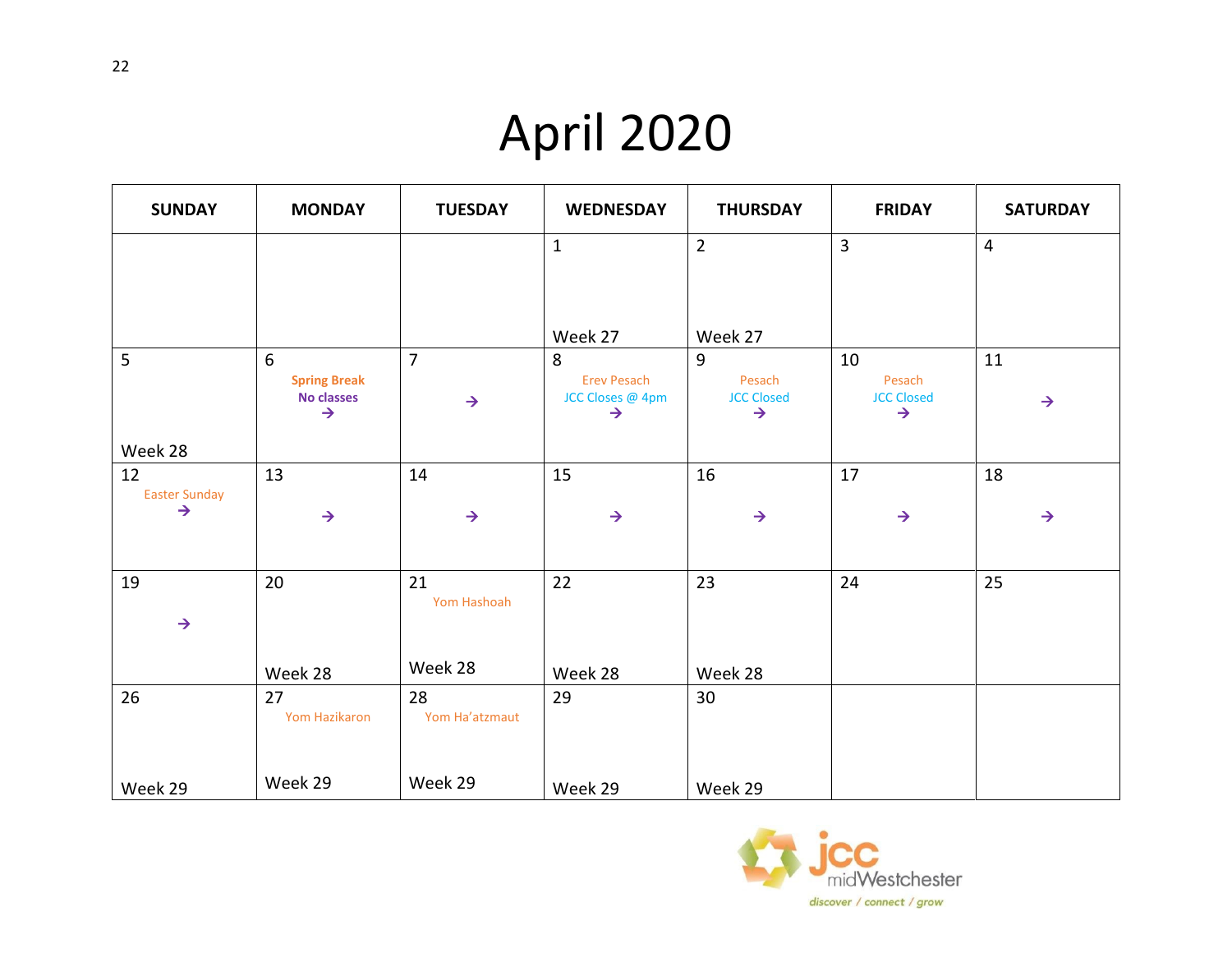# May 2020

| <b>SUNDAY</b>                            | <b>MONDAY</b>                                   | <b>TUESDAY</b>   | <b>WEDNESDAY</b> | <b>THURSDAY</b> | <b>FRIDAY</b>                      | <b>SATURDAY</b>                    |
|------------------------------------------|-------------------------------------------------|------------------|------------------|-----------------|------------------------------------|------------------------------------|
|                                          |                                                 |                  |                  |                 | $\mathbf{1}$                       | $\overline{2}$                     |
|                                          |                                                 |                  |                  |                 |                                    |                                    |
| 3                                        | $\overline{4}$                                  | 5                | $6\phantom{1}$   | $\overline{7}$  | 8                                  | 9                                  |
| Week 30                                  | Week 30                                         | Week 30          | Week 30          | Week 30         |                                    |                                    |
| 10<br>Mother's Day<br><b>No Practice</b> | 11                                              | 12<br>Lag B'Omer | 13               | 14              | 15                                 | 16                                 |
| Week 31                                  | Week 31                                         | Week 31          | Week 31          | Week 31         |                                    |                                    |
| 17                                       | 18                                              | 19               | 20               | 21              | 22                                 | 23<br><b>No classes</b>            |
| Week 32                                  | Week 32                                         | Week 32          | Week 32          | Week 32         |                                    |                                    |
| 24<br><b>No Practice</b>                 | 25<br><b>Memorial Day</b><br><b>No Practice</b> | 26               | 27               | 28              | 29<br>Shavuot<br><b>No classes</b> | 30<br>Shavuot<br><b>No classes</b> |
| Week 33                                  | Week 33                                         | Week 33          | Week 33          | Week 33         |                                    |                                    |
| 31                                       |                                                 |                  |                  |                 |                                    |                                    |
| Week 34                                  |                                                 |                  |                  |                 |                                    |                                    |

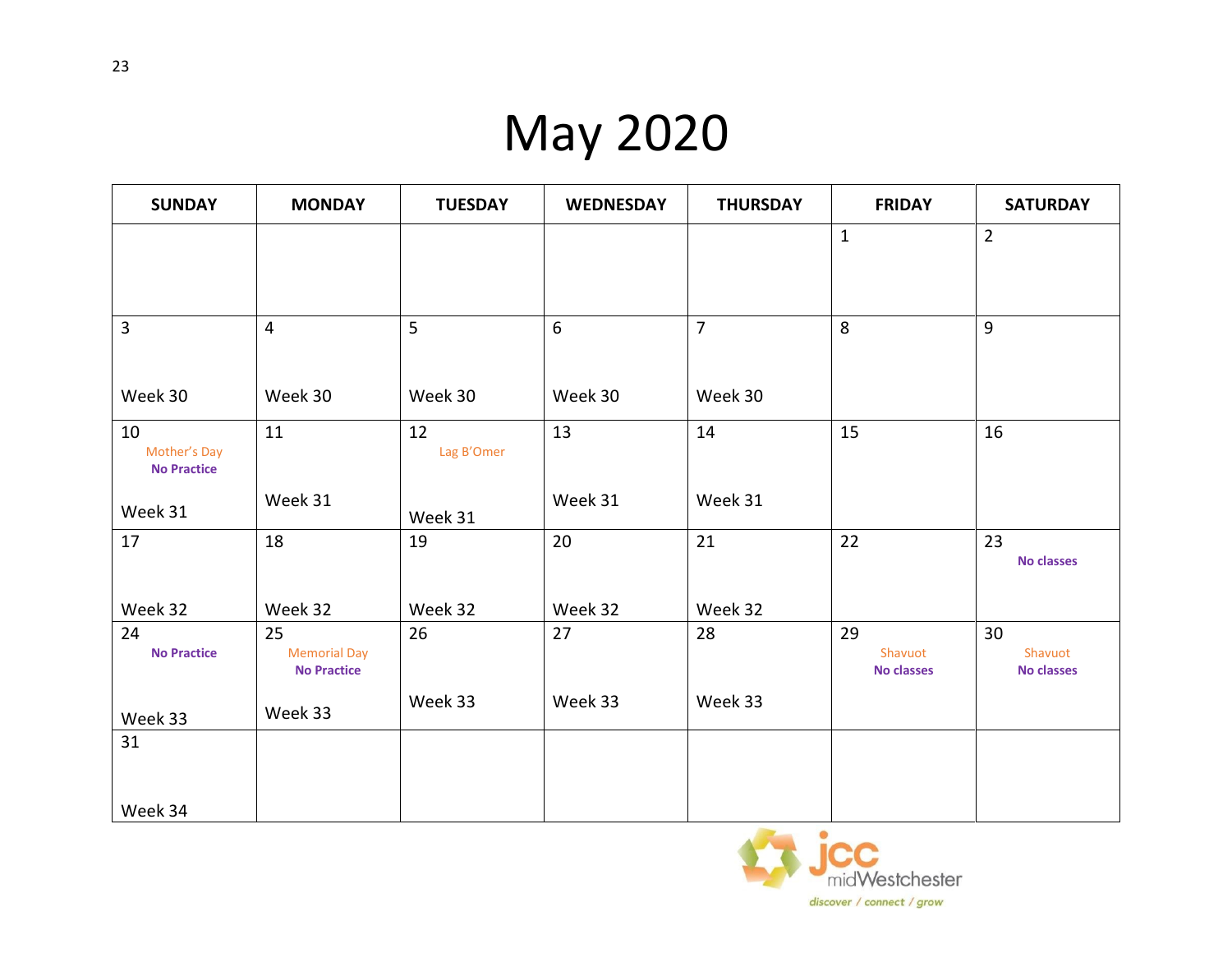# June 2020

| <b>SUNDAY</b>     | <b>MONDAY</b>      | <b>TUESDAY</b> | <b>WEDNESDAY</b> | <b>THURSDAY</b>    | <b>FRIDAY</b>      | <b>SATURDAY</b> |
|-------------------|--------------------|----------------|------------------|--------------------|--------------------|-----------------|
|                   | $\mathbf{1}$       | $\overline{2}$ | 3                | $\overline{4}$     | 5                  | 6               |
|                   |                    |                |                  |                    |                    |                 |
|                   |                    |                |                  |                    |                    |                 |
|                   | Week 34            | Week 34        | Week 34          | Week 34            |                    |                 |
| $\overline{7}$    | 8                  | $\overline{9}$ | 10               | 11                 | 12                 | 13              |
|                   |                    |                |                  |                    |                    |                 |
|                   |                    |                |                  |                    |                    |                 |
| Week 35           | Week 35            | Week 35        | Week 35          | Week 35            |                    |                 |
| 14                | 15                 | 16             | 17               | 18                 | 19                 | 20              |
| <b>JCC</b>        | <b>No Practice</b> |                |                  | <b>End of year</b> |                    |                 |
| <b>GYMNASTICS</b> |                    |                |                  | Party              |                    |                 |
| <b>SHOWCASE</b>   | Week 36            |                |                  |                    |                    |                 |
|                   |                    | Week 36        | Week 36          | Week 36            |                    |                 |
| 21                | 22                 | 23             | 24               | 25                 | 26                 | 27              |
|                   |                    |                |                  |                    | <b>School Ends</b> |                 |
|                   |                    |                |                  |                    |                    |                 |
|                   | Week 37            | Week 37        | Week 37          | Week 37            |                    |                 |
| 28                | 29                 | 30             |                  |                    |                    |                 |
|                   |                    |                |                  |                    |                    |                 |
|                   |                    |                |                  |                    |                    |                 |
|                   |                    |                |                  |                    |                    |                 |

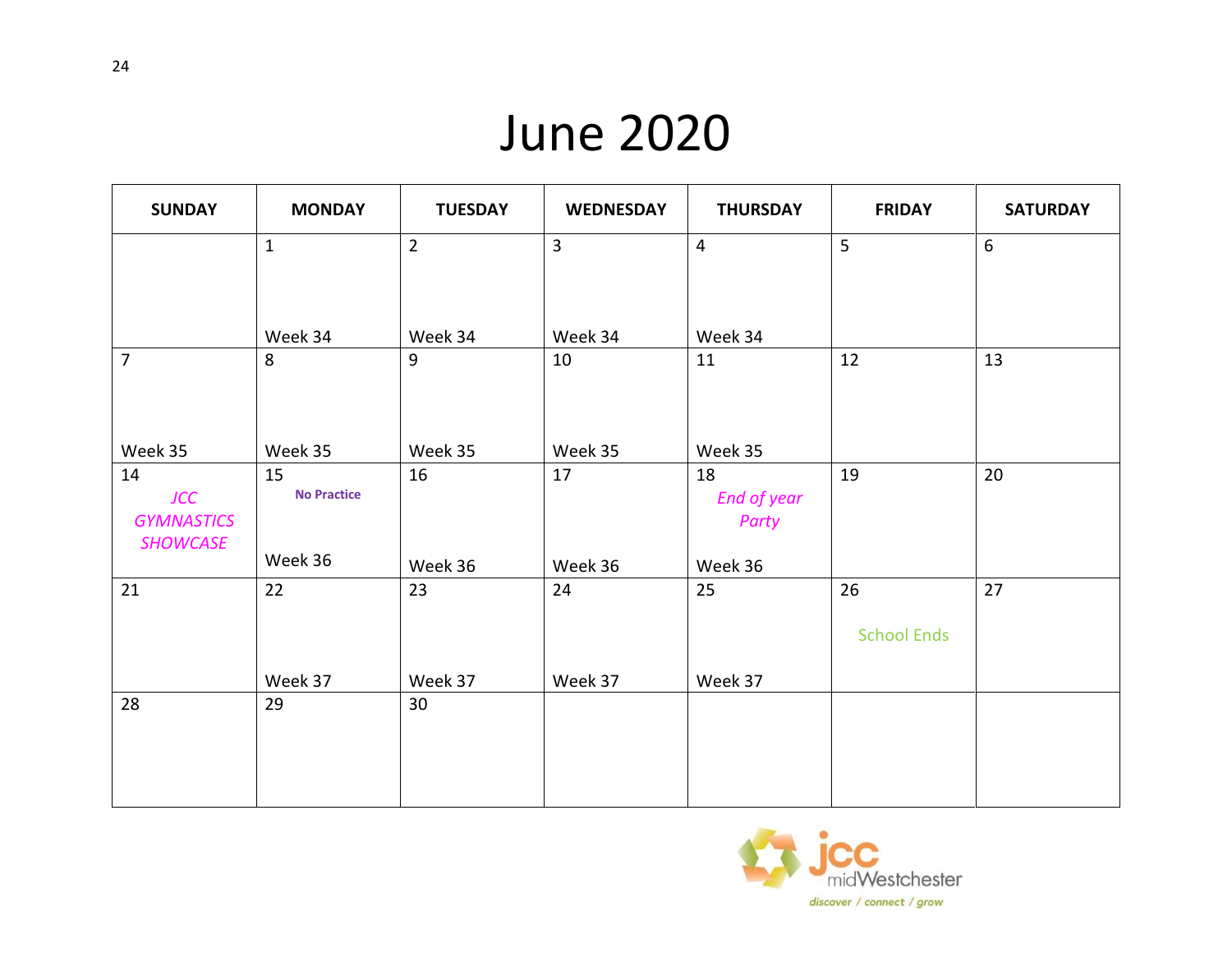### **Commitment Signature Page**

Gymnast name: \_\_\_\_\_\_\_\_\_\_\_\_\_\_\_\_\_\_\_\_\_\_\_\_\_\_\_\_ *(please print)*

Parent/Guardian name: \_\_\_\_\_\_\_\_\_\_\_\_\_\_\_\_\_\_\_\_\_\_\_\_\_\_\_\_\_\_ *(please print)*

Communication is the key to the successful operation of any organization. The JCC Gymnastics Competitive Program Handbook, Contract and Policies is our attempt to make sure that we have done our best to inform you of all the rules, policies and procedures related to being a competitive team member of the JCC Gems.

We, the parent(s)/legal guardians of \_\_\_\_\_\_\_\_\_\_\_\_\_\_\_\_\_\_\_\_\_\_\_\_\_\_\_\_\_\_\_\_, have read and fully understand the contents of the JCC Gymnastics Competitive Program Handbook, Contract and Policies. We accept the commitments and responsibilities outlined within.

- We understand and accept the rules, expectations and policies written in this handbook and contract.
- We agree to follow the guidelines, as outlined here, for the full year.
- We understand that if we do not abide by this contract and handbook, there is a chance our gymnast will no longer be able to participate on this Gymnastics Team.
- We understand that the JCC Competitive Program is a year- round commitment. We understand that we will not receive a refund of our annual tuition, partial or full, if we choose to leave, or are dismissed from the JCC Competitive Gymnastics Program. Medical exceptions may be considered.
- We understand that all final decisions regarding the athletes of the team, level placement, the gym, etc. will be made by the coaches.
- We understand that gymnastics is inherently a dangerous sport that involves speed, height and rotation. We acknowledge that potentially serious injuries, even paralysis and death COULD result from participation in this sport.

Parent/Guardian Signature \_\_\_\_\_\_\_\_\_\_\_\_\_\_\_\_\_\_\_\_\_\_\_\_\_\_\_\_\_\_\_\_ Date \_\_\_\_\_\_\_\_\_\_\_

Gymnast Signature **Example 2018** Control of the United States of the United States of the United States of the U



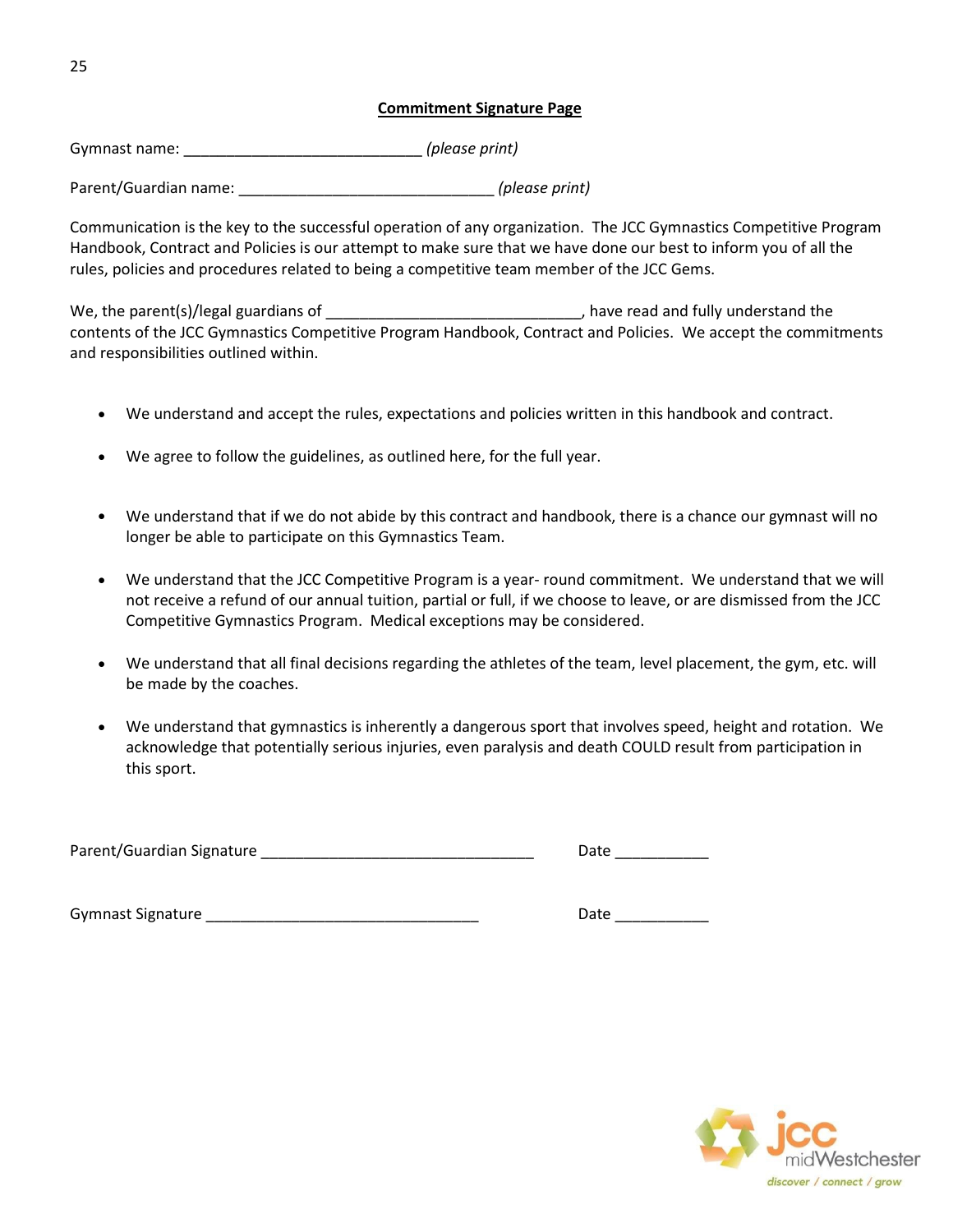# **Gymnast / Parent Agreement Signature Page**

| Gymnast name: | (please print) |
|---------------|----------------|
|---------------|----------------|

Parent/ Guardian name: \_\_\_\_\_\_\_\_\_\_\_\_\_\_\_\_\_\_\_\_\_\_\_\_\_\_\_\_\_\_ *(please print)*

#### **Gymnast:**

I, \_\_\_\_\_\_\_\_\_\_\_\_\_\_\_\_\_\_\_\_\_\_\_\_\_\_\_ *(gymnast name)* agree to participate on the JCC Gymnastics Junior Olympic competitive team for the 2019-2020 competitive season.

I agree to respect each of my coaches, all JCC staff, my gym, my teammates and the sport of gymnastics in my time here at the JCC.

I agree to commit my practice to learning and perfecting my routines, improving my skills and having fun while understanding the importance of practice.

I understand that I am expected to be supportive of all of my teammates, regardless of their achievements.

| Gymnast Signature |
|-------------------|
|-------------------|

Date  $\overline{\phantom{a}}$ 

#### **Parent:**

I understand that my gymnast has been placed on Junior Olympic Level **Fig.** 

My daughter will attend practice at least \_\_\_\_ times a week as stated in this handbook.

I understand the importance of committing to practice, meets, and any other events.

I understand that my child will compete and I agree to rules of competition for parents as stated in this handbook.

Parent/Guardian Signature \_\_\_\_\_\_\_\_\_\_\_\_\_\_\_\_\_\_\_\_\_\_\_\_\_\_\_\_\_\_\_\_ Date \_\_\_\_\_\_\_\_\_\_\_

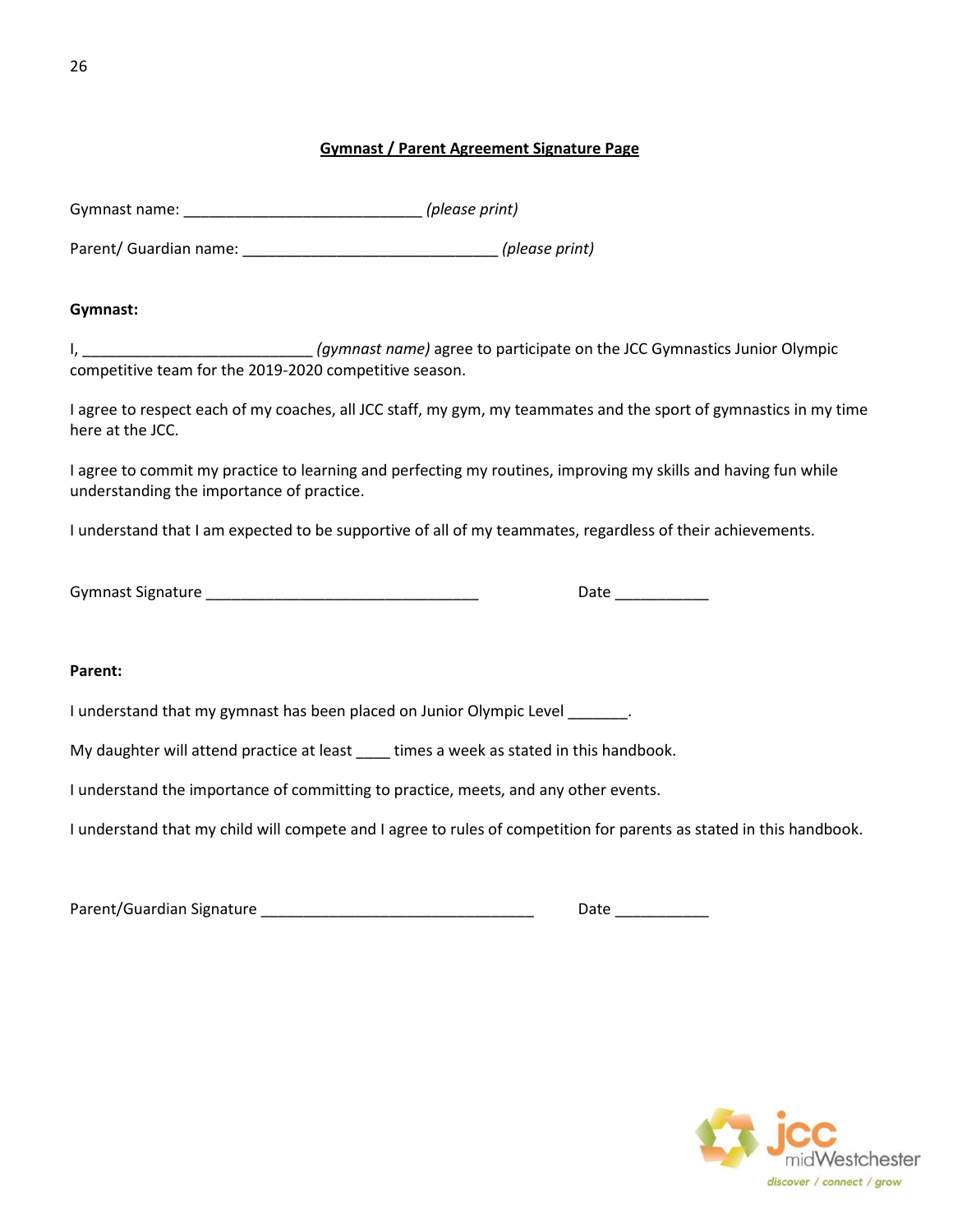#### **Tuition Payment Signature Page**

| (please print)<br>Gymnast name:                                                                                |                                                                                                                                                                                   |  |
|----------------------------------------------------------------------------------------------------------------|-----------------------------------------------------------------------------------------------------------------------------------------------------------------------------------|--|
| Parent/ Guardian name: Name and Separate Separate Separate Separate Separate Separate Separate Separate Separa | (please print)                                                                                                                                                                    |  |
| Please circle one of the following payment methods:                                                            |                                                                                                                                                                                   |  |
| Payment in full (charged or paid by check/cash by<br>October 31 <sup>st</sup> , 2019)                          | Payment Arrangement set up with the customer<br>service team (First payment due October 31 <sup>st</sup> , 2019;<br>Final payment arrangement set up by February $1st$ ,<br>2020) |  |

*Please circle your gymnast's level and annual tuition for the 2019-2020 competitive season:*

| JO Level 2 - \$4,000 | JO Level 5 - \$5,000 | JO Level 8 - \$5,600  |
|----------------------|----------------------|-----------------------|
| JO Level 3 - \$5,000 | JO Level 6 - \$5,600 | JO Level 9 - \$5,600  |
| JO Level 4 - \$5,000 | JO Level 7 - \$5,600 | JO Level 10 - \$5,600 |

*Please circle your card type to be kept on file:*

#### **MasterCard Visa AmEx Discover**

*Please provide the last four digits of credit card to be kept on file:* **\_\_\_\_\_\_\_\_**

By signing this document, I fully understand that my card on file will be charged by the JCC one time annually or one time monthly according to my selections above. I understand that if my card is declined, I will be charged a \$10 processing fee for each occurrence. I understand that if my credit card is declined or my account is inactive, my card on file will automatically be charged after 60 days of not responding to a bill or invoice.

Parent/Guardian Signature **Date** Date

| Program: JO Level |         |  |  |  |
|-------------------|---------|--|--|--|
| \$5,000           | \$5,600 |  |  |  |
|                   |         |  |  |  |

\_\_\_\_\_\_\_\_\_\_\_\_\_\_\_\_\_\_\_\_\_\_\_\_\_\_\_\_\_\_\_\_\_\_\_ \_\_\_\_\_\_\_\_\_\_\_\_

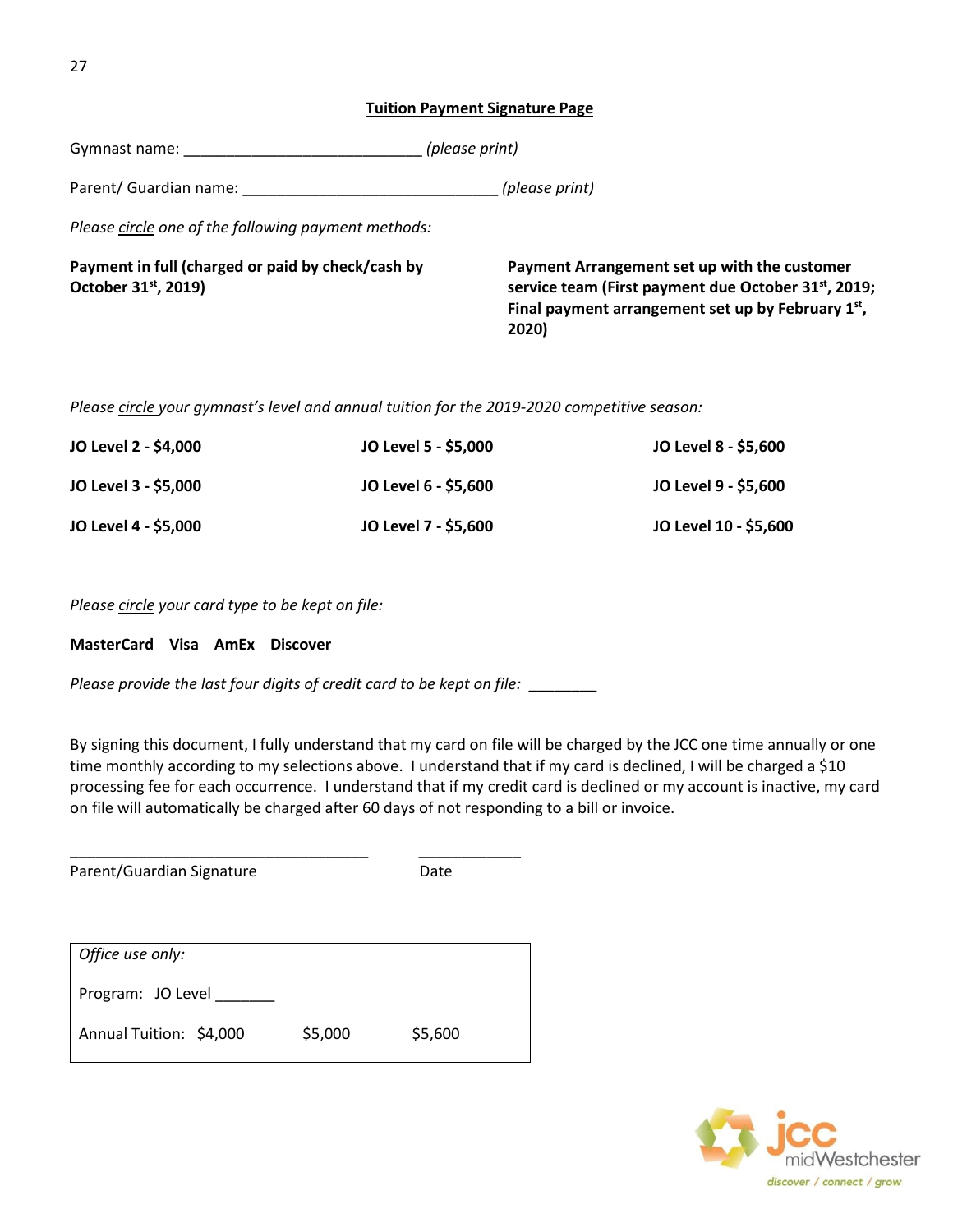#### **Meet Fees Signature Page**

Gymnast name: \_\_\_\_\_\_\_\_\_\_\_\_\_\_\_\_\_\_\_\_\_\_\_\_\_\_\_\_ *(please print)*

Parent/ Guardian name: \_\_\_\_\_\_\_\_\_\_\_\_\_\_\_\_\_\_\_\_\_\_\_\_\_\_\_\_\_\_ *(please print)*

\_\_\_\_\_\_\_\_\_\_\_\_\_\_\_\_\_\_\_\_\_\_\_\_\_\_\_\_\_\_\_ \_\_\_\_\_\_\_\_\_\_\_\_

We agree to pay meet fees in the amount of \_\_\_\_\_ by October 31<sup>st</sup>, 2019.

Parent/Guardian Signature **Date** Date

*Please Highlight the meets that your gymnast will be attending. Your gymnast will NOT be registered for any meets this year without turning in this signature page. Confirmation will be sent via invoice for each meet.*

| Junior Olympic Tentative Meet Schedule 2019-2020 |                                                         |                                                                                                                                                       |                  |                                                  |                                                                                                 |
|--------------------------------------------------|---------------------------------------------------------|-------------------------------------------------------------------------------------------------------------------------------------------------------|------------------|--------------------------------------------------|-------------------------------------------------------------------------------------------------|
| $11/15 -$<br>11/17                               | <b>Meet Name</b><br>Host Gym<br>Meet<br>Location        | <b>Fall Fliptacular</b><br><b>Gym Plus</b><br>5 Brayton Court, Commack, NY                                                                            | $2/28 - 3/1$     | <b>Meet Name</b><br>Host Gym<br>Meet<br>Location | Long Island Classic<br><b>Gym-Nest Gymnastics</b><br>Hofstra University, Heamstead, NY          |
| $12/6 -$<br>$12/8$                               | <b>Meet Name</b><br>Host Gym<br>Meet<br>Location        | <b>Greater NY Invitational</b><br><b>US Gymnastics Development</b><br>Center II<br><b>Rockland Community College</b><br>145 College Road, Suffern, NY | $3/13 -$<br>3/15 | <b>Meet Name</b><br>Host Gym<br>Meet<br>Location | Flippin' Into Spring<br>Mr Todd's Gymnastics<br>12 Olympic Way, Poughkeepsie, NY                |
| $1/12$                                           | <b>Meet Name</b><br><b>Host Gym</b><br>Meet<br>Location | In-House meet<br><b>JCC</b><br>Gymnasium                                                                                                              | $3/20 -$<br>3/22 | <b>Meet Name</b><br>Host Gym<br>Meet<br>Location | <b>Princess Classic</b><br><b>Athletic Edge</b><br>10 Nassau Place, Staten Island, NY           |
| $1/18 -$<br>1/20                                 | Meet Name<br>Host Gym<br>Meet<br>Location               | Cirque de Galaxy<br><b>Galaxy Gymnastics</b><br>17A South Greenbush Road,<br>Orangeburg, NY                                                           | <b>TBD</b>       | <b>Meet Name</b><br>Host Gym<br>Meet<br>Location | <b>Flower Festival</b><br><b>Dutchess County Gymnastics</b><br>986 Main Street #9, Fishkill, NY |
| $1/24 -$<br>1/26                                 | <b>Meet Name</b><br>Host Gym<br>Meet<br>Location        | Infinity Ice Invitational<br>Infinity Gymnastics<br>9 Ryan Drive, Hopewell Junction,<br><b>NY</b>                                                     | $5/1 - 5/3$      | Meet Name<br>Host Gym<br>Meet<br>Location        | Level 5 & 6 States<br><b>CNY Gymnastics</b><br>OnCenter Gymnastics, Syracuse,<br><b>NY</b>      |
| $2/7 - 2/9$                                      | Meet Name<br>Host Gym<br>Meet<br>Location               | Spirit of America<br><b>Dynamic Gymnastics</b><br>1949 E Main Street, Mohegan Lake,<br><b>NY</b>                                                      | $5/9 - 5/10$     | <b>Meet Name</b><br>Host Gym<br>Meet<br>Location | Level 4 States<br>New Image<br>SUSA, Hauppauge, NY                                              |
| $2/14-$<br>2/17                                  | <b>Meet Name</b><br>Host Gym<br>Meet<br>Location        | Snowflake Invitational<br><b>Gym Plus</b><br>5 Brayton Court, Commack, NY                                                                             | $5/15 -$<br>5/17 | <b>Meet Name</b><br>Host Gym<br>Meet<br>Location | Level 2 & 3 States<br>Gym-Nest<br>St Joseph's College, Patchogue,<br><b>NY</b>                  |
| $2/21 -$<br>2/22                                 | <b>Meet Name</b><br>Host Gym<br>Meet<br>Location        | <b>Harlem Invitational</b><br><b>USA Sports Production</b><br>40 West 142nd Street<br>550 West 155 Street<br>New York, NY                             | 6/14             | <b>Meet Name</b><br>Host Gym<br>Meet<br>Location | <b>JCC Gymnastics Showcase</b><br>JCC<br>Gymnasium                                              |

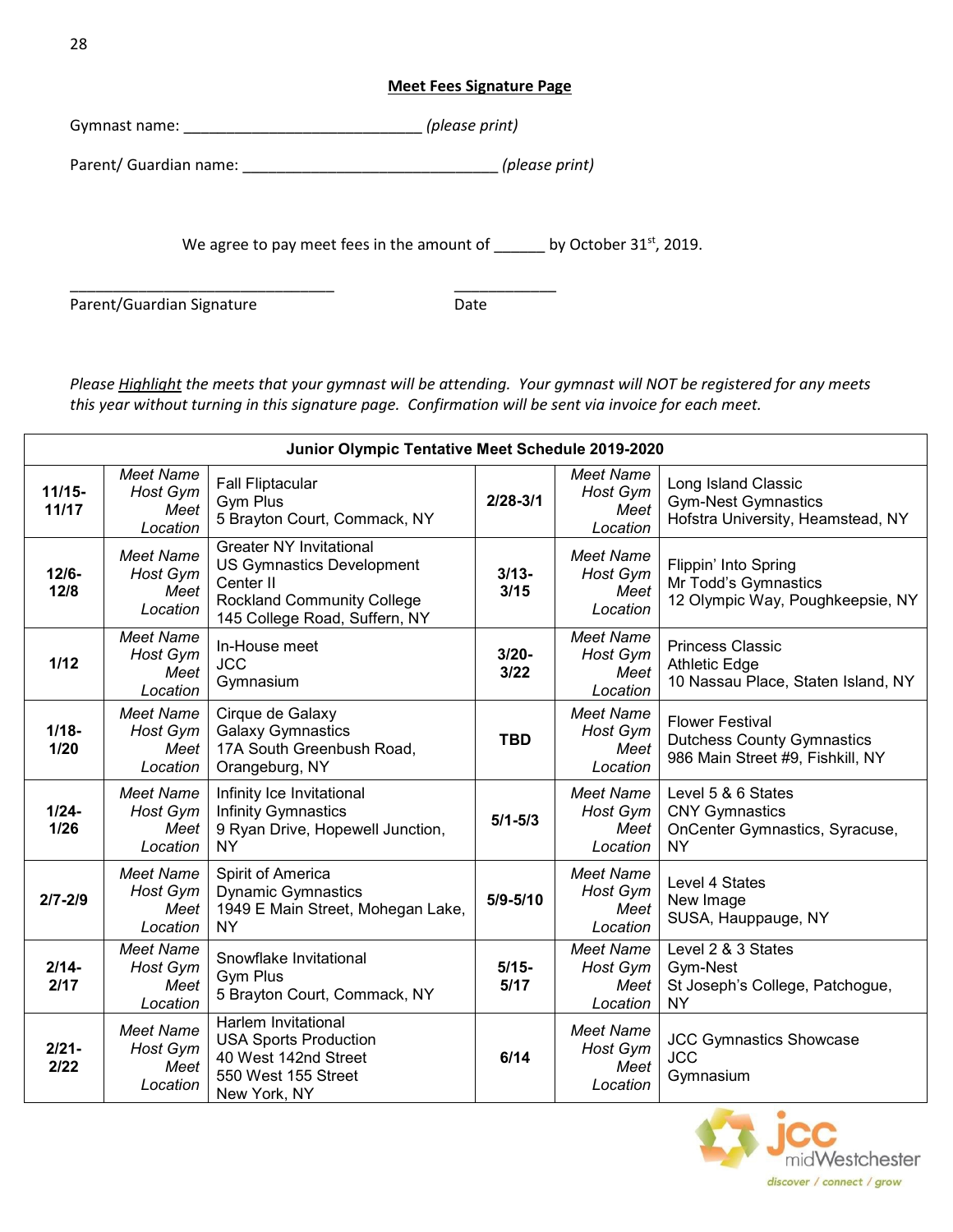29

| <b>Emergency Contact Information and Dismissal Signature Page</b> |
|-------------------------------------------------------------------|
|-------------------------------------------------------------------|

| Parent Signature | Date |
|------------------|------|

 $\triangleright$  I agree to allow my child to be dismissed without a Parent/Guardian in the building.

\_\_\_\_\_\_\_\_\_\_\_\_\_\_\_\_\_\_\_\_\_\_\_\_\_\_\_\_\_\_\_\_\_\_ \_\_\_\_\_\_\_\_\_\_\_\_

Parent Signature Date

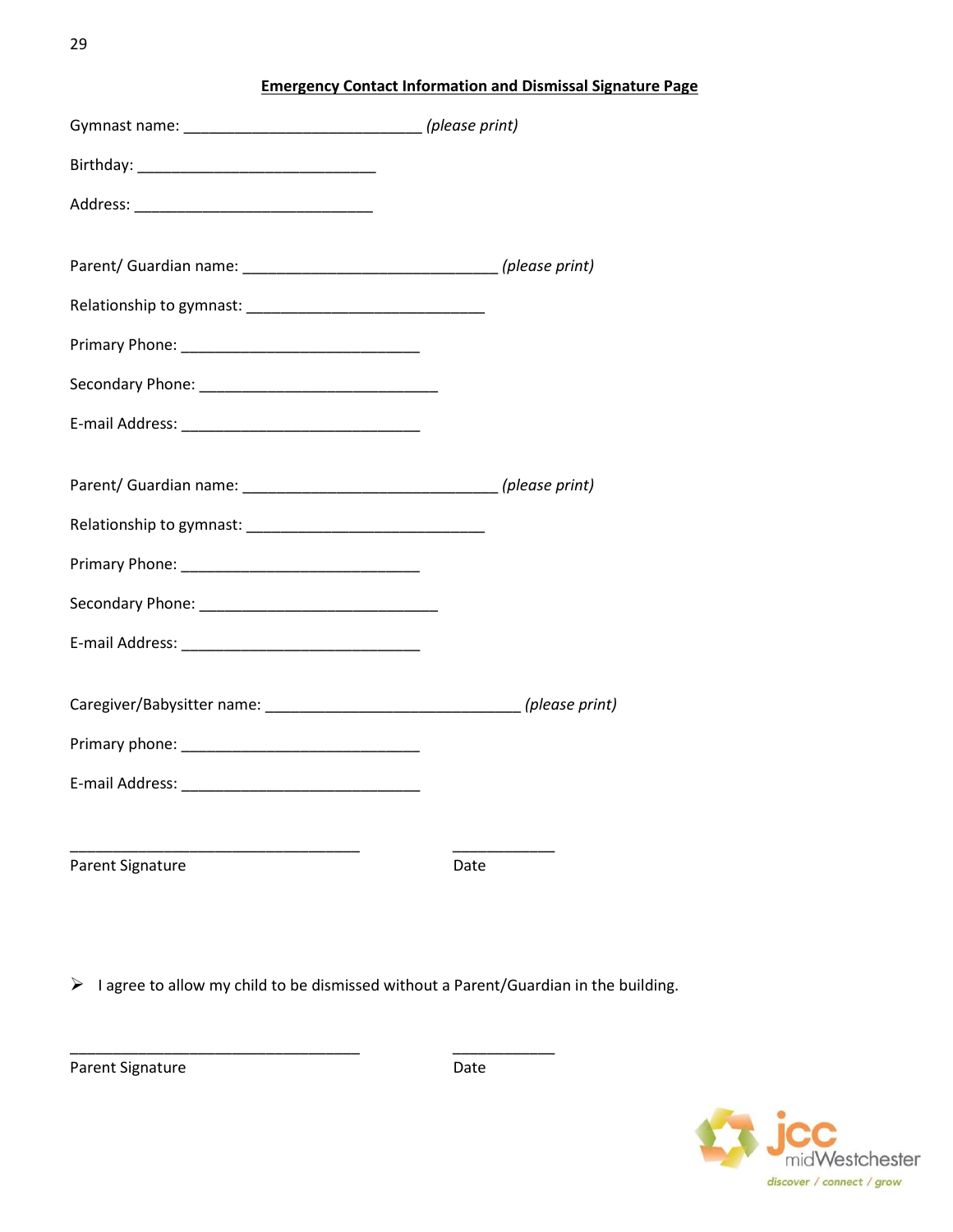### **Immunization Records and Physical signature page**

Gymnast name: \_\_\_\_\_\_\_\_\_\_\_\_\_\_\_\_\_\_\_\_\_\_\_\_\_\_\_\_ *(please print)*

\_\_\_\_\_\_\_\_\_\_\_\_\_\_\_\_\_\_\_\_\_\_\_\_\_\_\_\_\_\_\_\_\_\_\_ \_\_\_\_\_\_\_\_\_\_\_\_

Parent/ Guardian name: \_\_\_\_\_\_\_\_\_\_\_\_\_\_\_\_\_\_\_\_\_\_\_\_\_\_\_\_\_\_ *(please print)*

I have provided the JCC Gymnastics department with my daughter, \_\_\_\_\_\_\_\_\_\_\_\_\_\_\_\_\_\_\_\_\_\_\_\_\_\_\_\_\_\_\_'s, most recent Immunization record and Physical.

Parent Signature Date Date